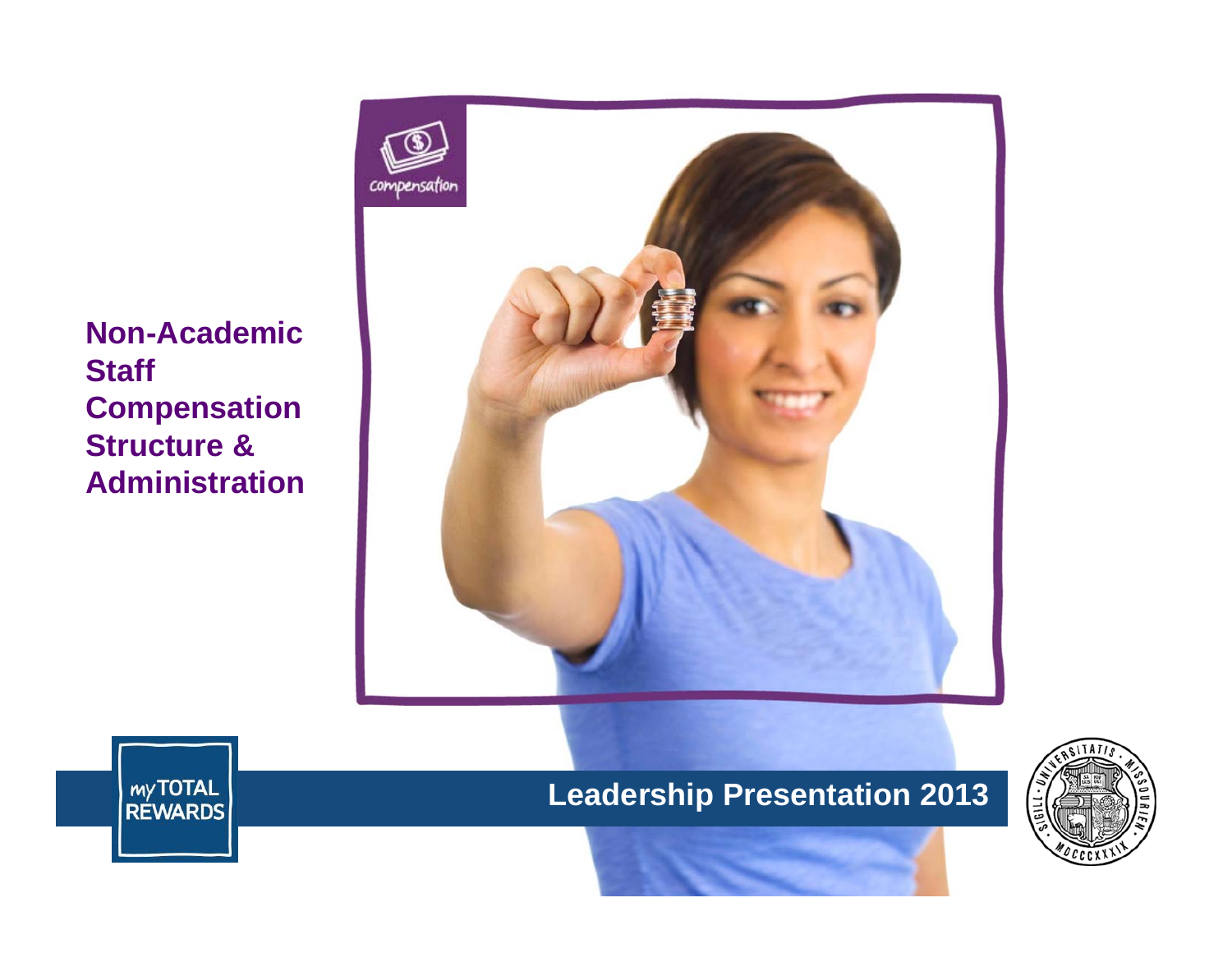### **Goals for today**

- • Review UM's philosophy and objectives for Administrative, Service and Support Staff compensation
- • Status update on the Compensation Project; what is included and what is not
- • Introduce terms, methodology and structure that will be used for Staff compensation
- •Review roles of salary manager and how HR can help
- •Provide an overview of salary administration guidelines
- •Discuss next steps
- •Answer your questions

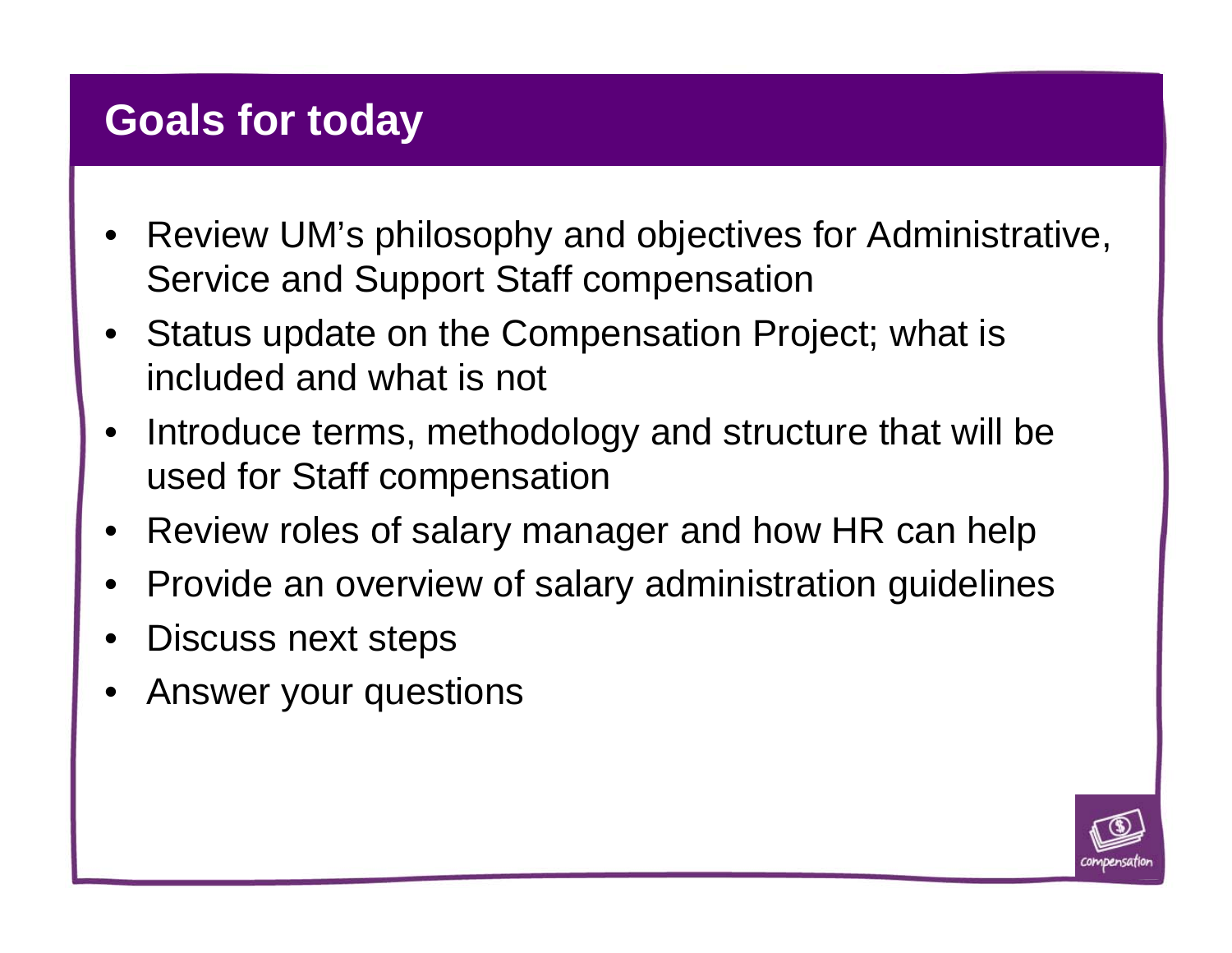#### **What is the purpose of the project?**

To etablish an approach to the evaluation of each **non-academic** job family (Global Group) to ensure the university offers an **externally competitive** and **internally equitable** total rewards package at all university locations.

- Piloted in 2010
- Kicked off full project in 2011
- Implemented beginning in 2012
- Expanding to all campuses throughout 2013

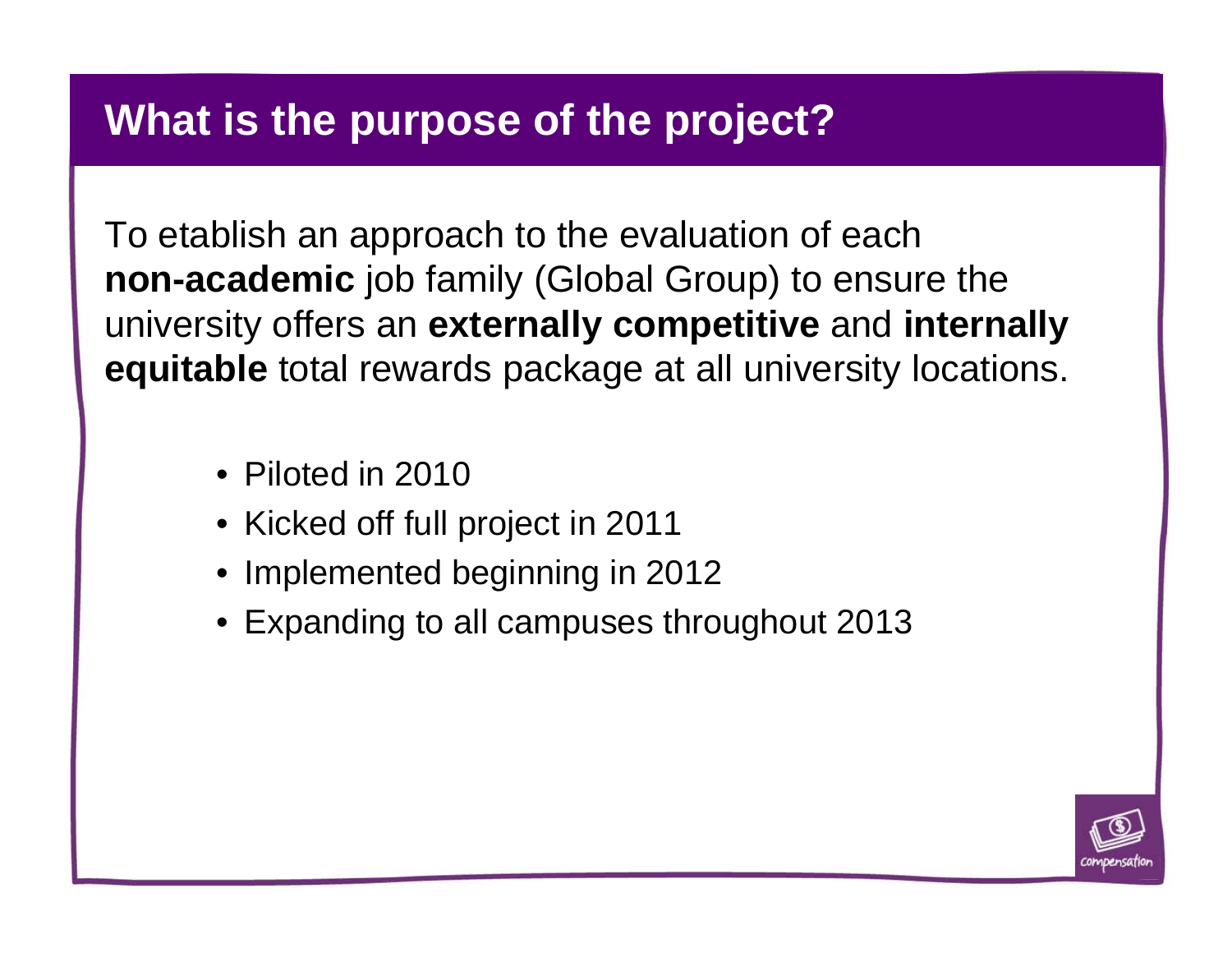# **Why is the project important?**

This compensation project allows you and the university to **Recruit**, **Retain** and **Reward** valuable employees.



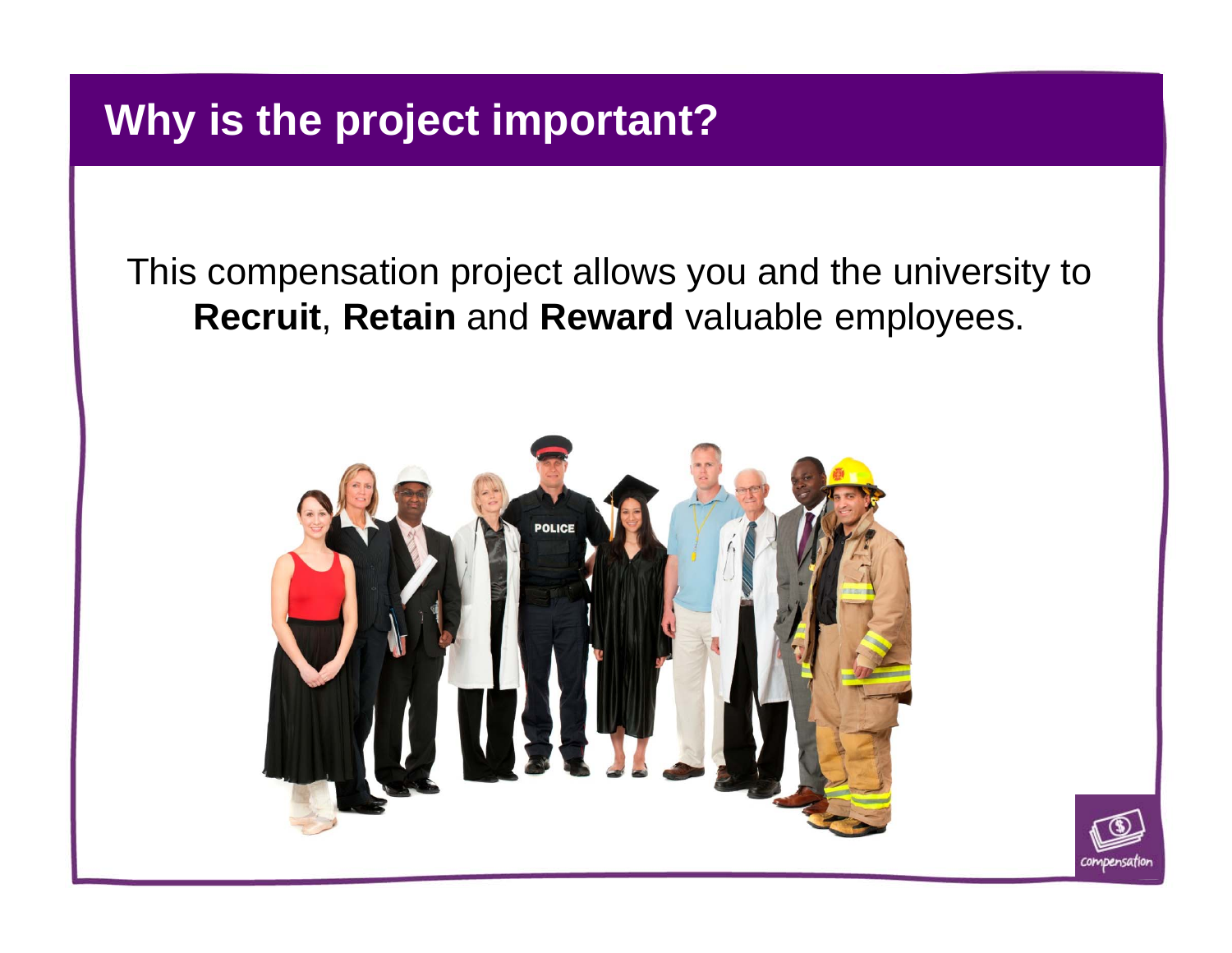# **What is UM's Compensation philosophy?**

#### **UM's compensation is…**

- Supportive of the university's mission and objectives
- Fairly and consistently administered
- •Internally equitable
- Externally competitive within the appropriate labor market and the higher education industry (comparison organizations to which we gain or lose employees)
- Performance-based
- Structured system-wide but flexible to fit campus/hospital strategic priorities

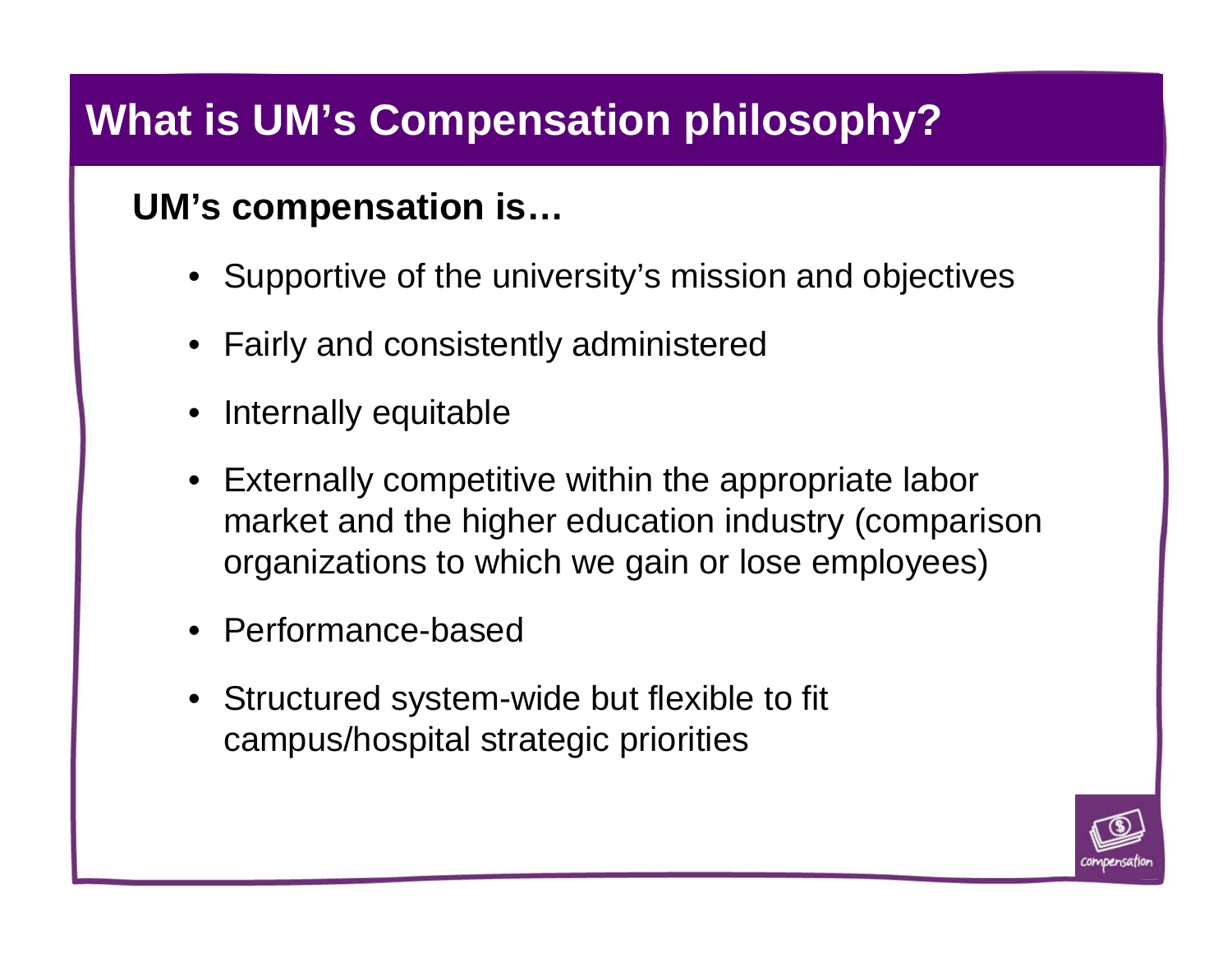# **Compensation Objectives**

#### **External Competitiveness**

- •To align internal salaries to the competitive marketplace
- •Define competitive pay for jobs of comparable value or grade

#### **Internal Equity**

- To understand the relative value of jobs to one another
- Ensure consistency in application

### **The hierarchy of jobs in the organization relative to:**

- •Responsibilities
- Skills required
- Impact of position
- Reporting relationship

### **A basis for communicating with employees that UM has:**

- •An equitable and market driven compensation system
- Clear paths for career progression
- A process for salary increases and promotions, managed on a fair and consistent basis

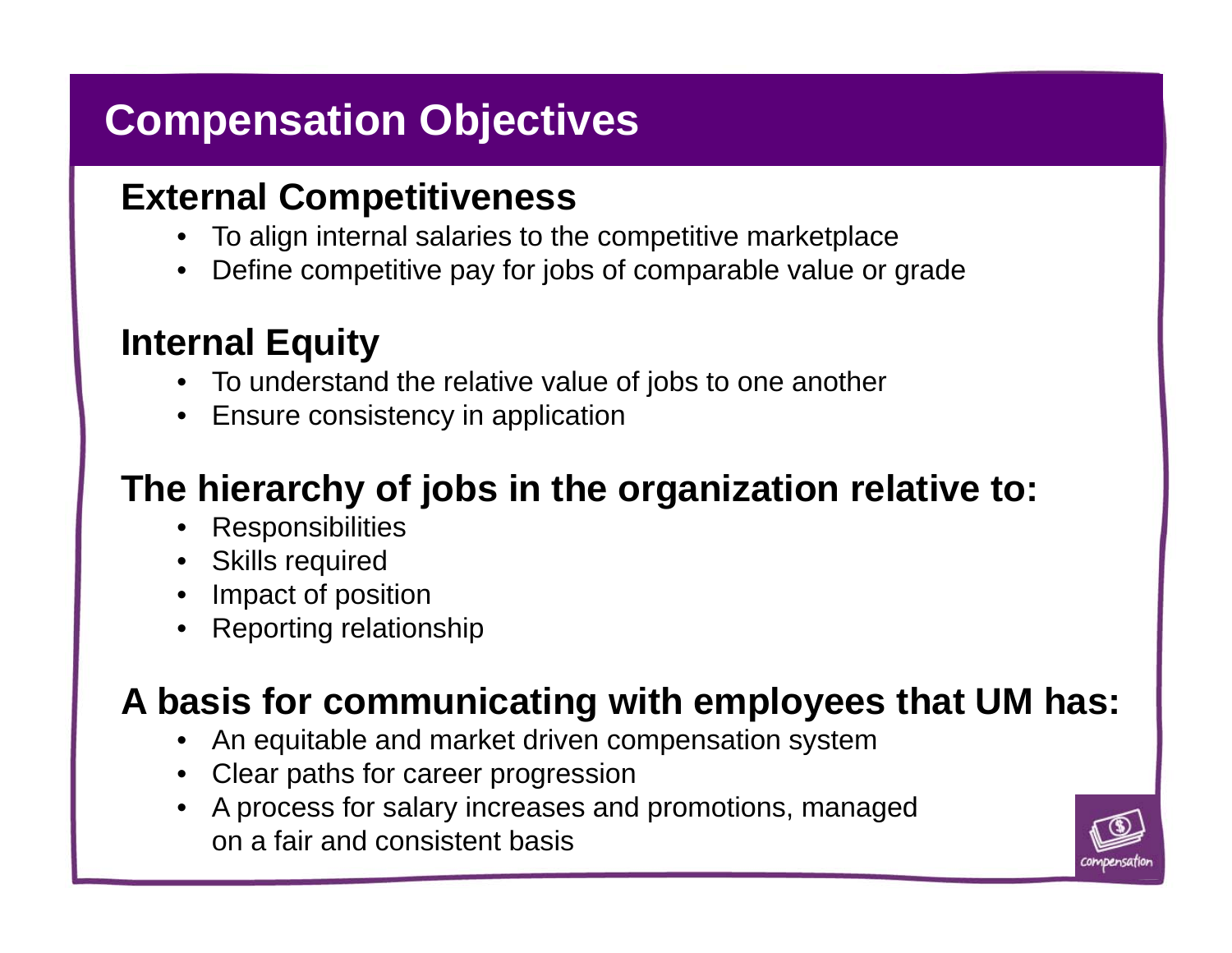# **What is included in the project?**

- Evaluates each position
- •May change position titles
- Places evaluated positions within a salary range
- Creates updated position documentation
- Creates internal equity for salaries
- • Creates external competitiveness for similar positions



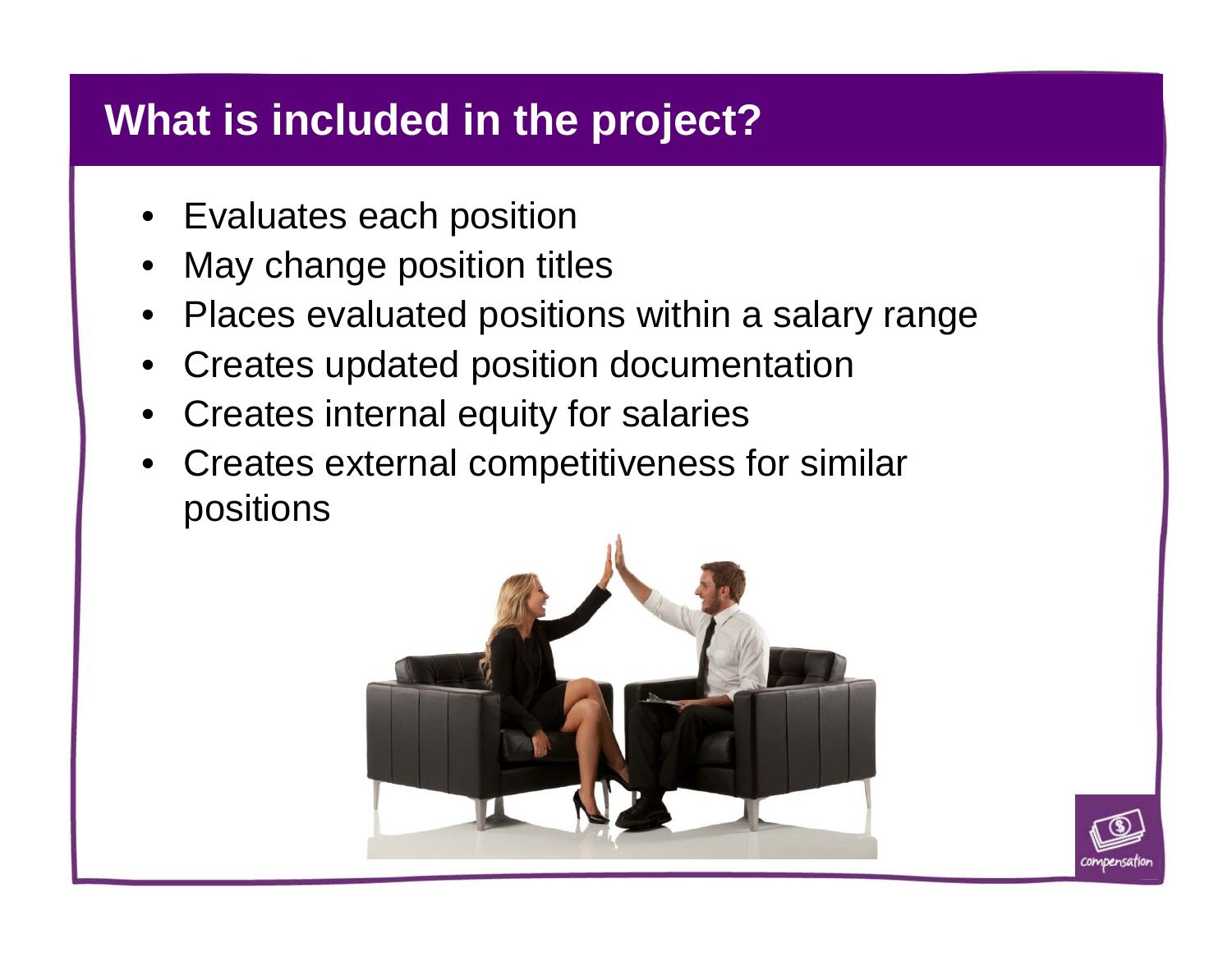# **What does the project NOT do?**

- •Reduce pay
- •Change position duties
- •Change the organizational structure
- $\bullet$ Eliminate positions or cause layoffs
- $\bullet$ Evaluate performance



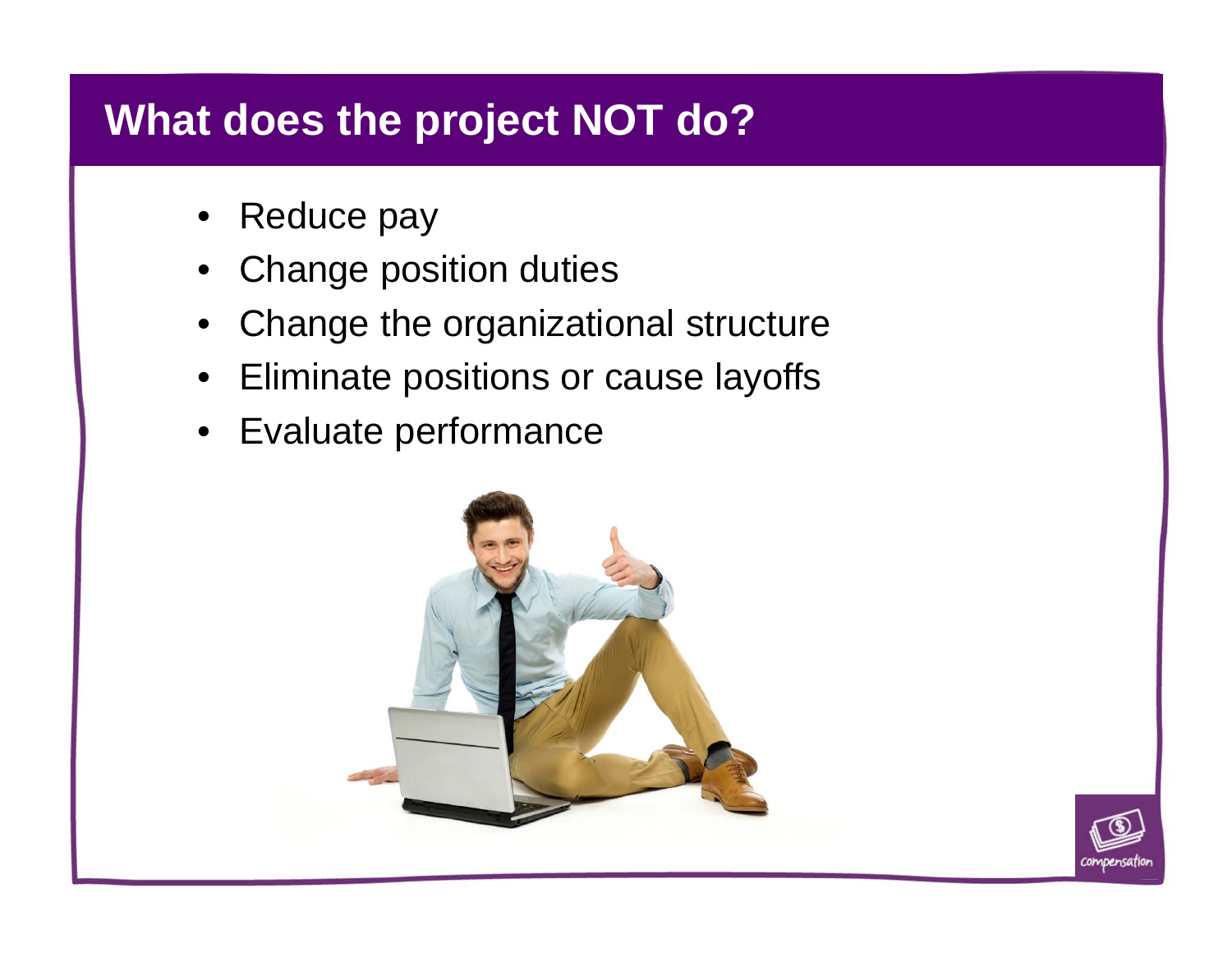# **Global Groups**

The evaluation process has been completed for each Global Group across the organization:

- Administrative and Support Services
- Advancement
- Business Administration
- Communications
- Craft Service Maintenance
- Executive
- Information Technology
- Student Support Services
- Research and Engineering



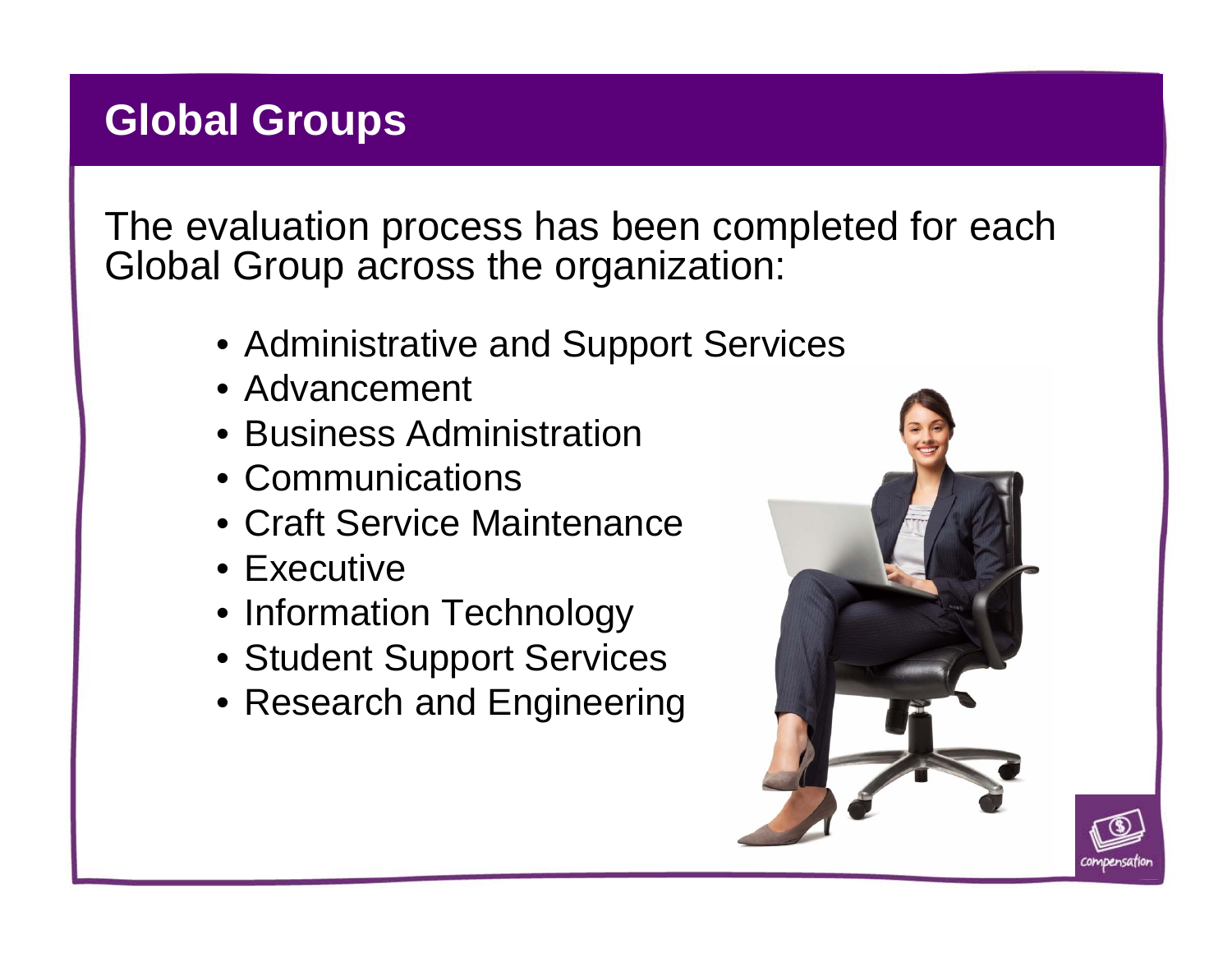#### **Process Overview**

- • A nationally known evaluation tool called the Global Grading System (GGS) is used to evaluate jobs
- $\bullet$  HR staff across all campuses have been certified in the use of GGS
- • Positions are evaluated by a cross-campus group of GGS trained evaluators; then validated by a larger group of cross-campus HR staff for comparability and consistency
- Following evaluation and placement of a global group into the salary structure with titles, the global group is validated with managers who have employees in that group

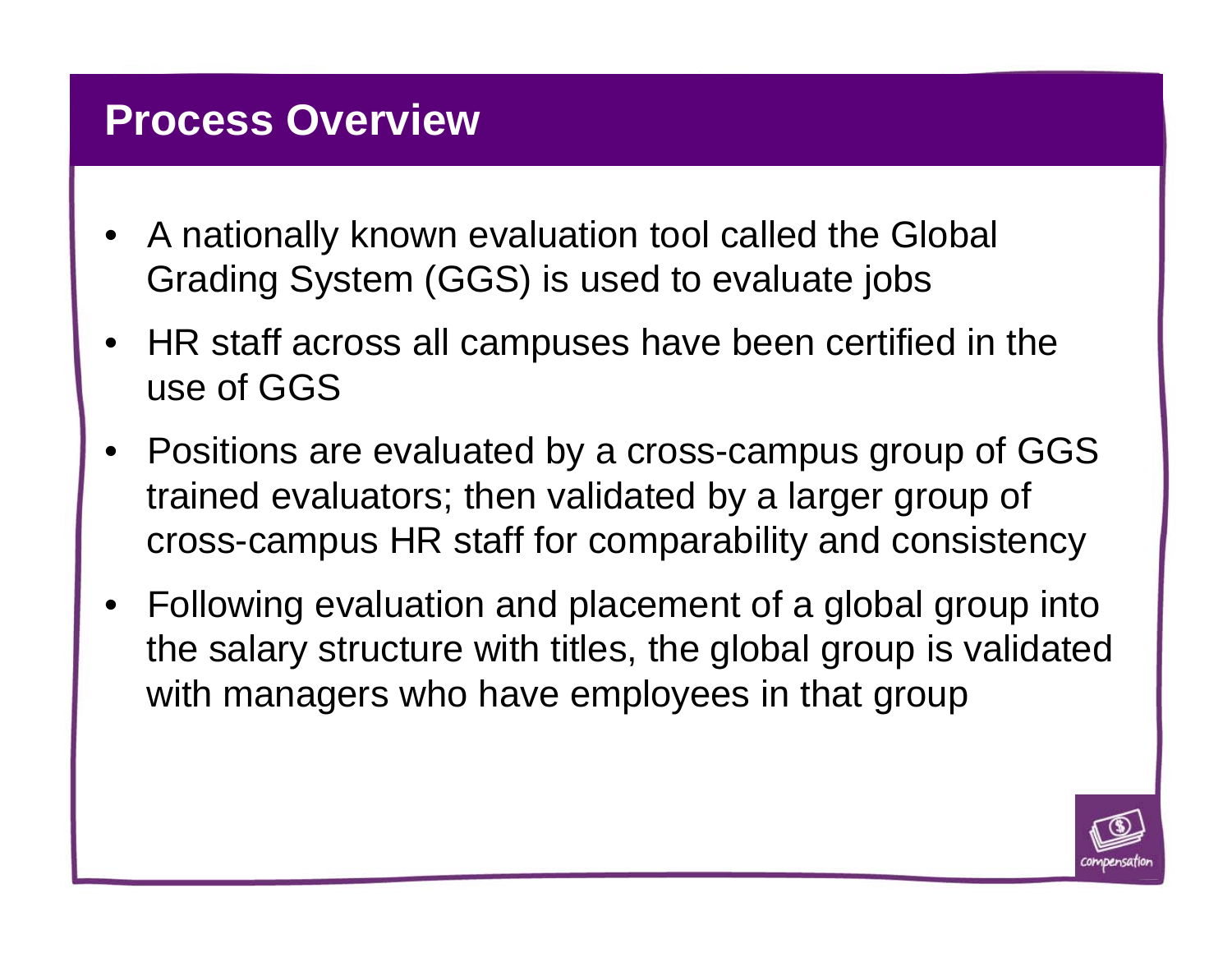# **Job Banding and Grading**

Each **individual job** in the organization is evaluated

Jobs are allocated to a **band** by applying a series of questions in a decision tree

- Management
- Individual Contributor

Once banded, a **grade** is determined by seven factors:

- Functional knowledge
- Business expertise
- Leadership
- Problem solving
- Nature of impact
- Area of impact
- Interpersonal skills

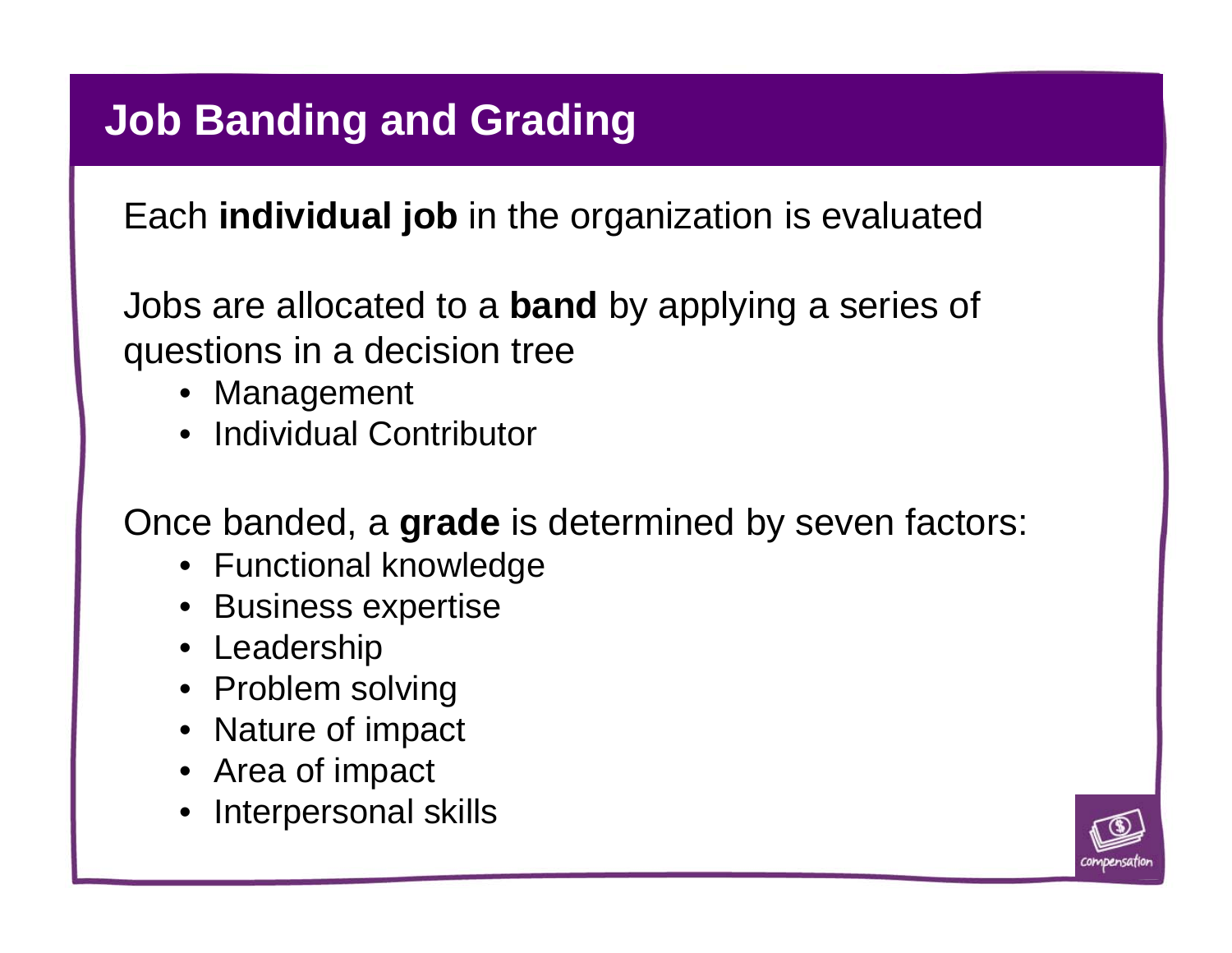# **Job Banding**

Employees can develop along one of two career paths:

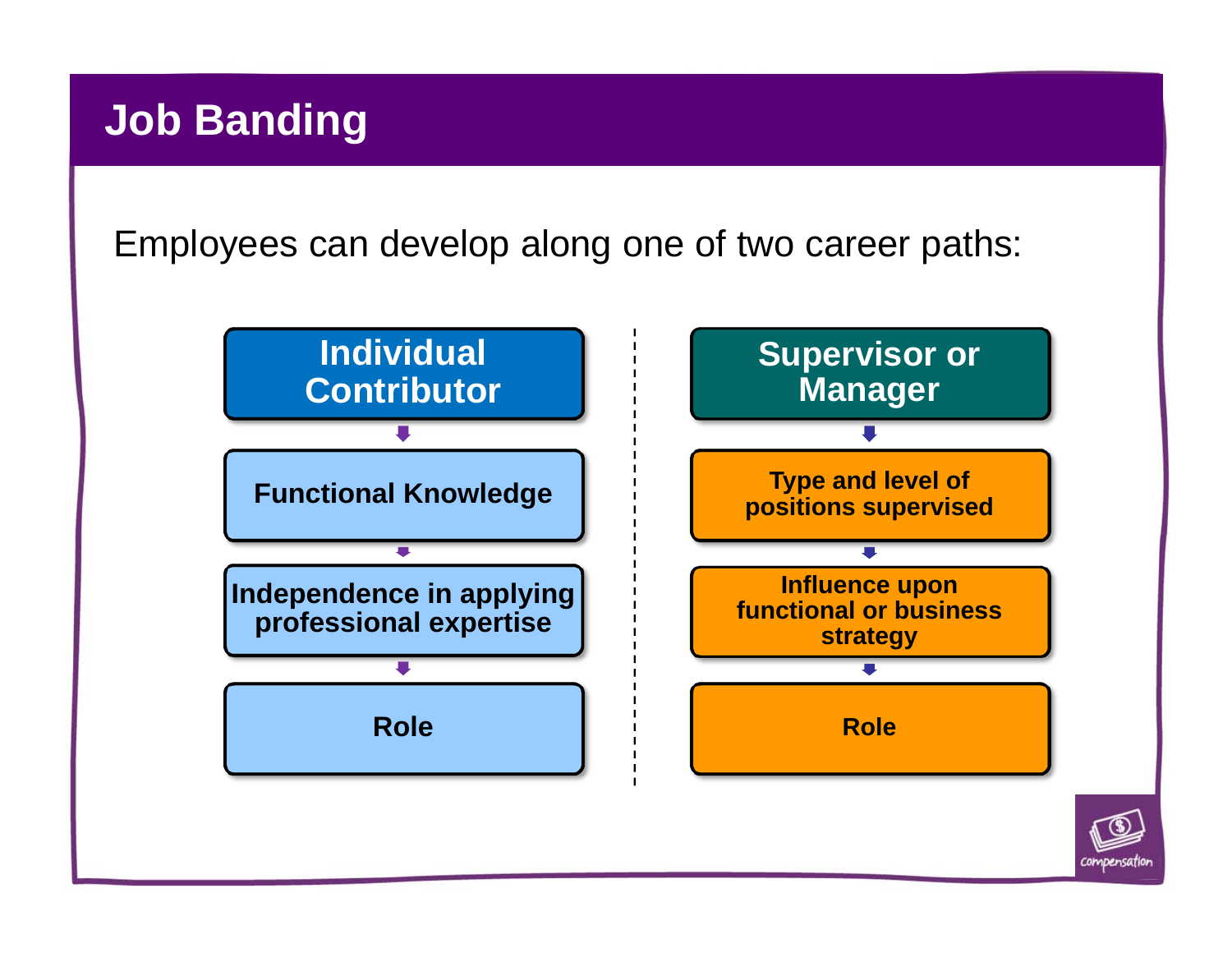# **How is the job level decided?**

During the evaluation process, 7 specific job factors are assessed to determine the *level* of the job within each *role*:



- The *knowledge* required to perform the work
- The *expertise* in the job, the related areas affecting the job, and areas which the job affects
- The *leadership* required in the job
- • The *independence* with which the job operates
- The *influence* of the job on other entities within the department, division and campus
- The *impact* of the job both the type of impact and the scope of impact on the work team, department, division and campus
- The *interpersonal* **and**  *communication skills* required

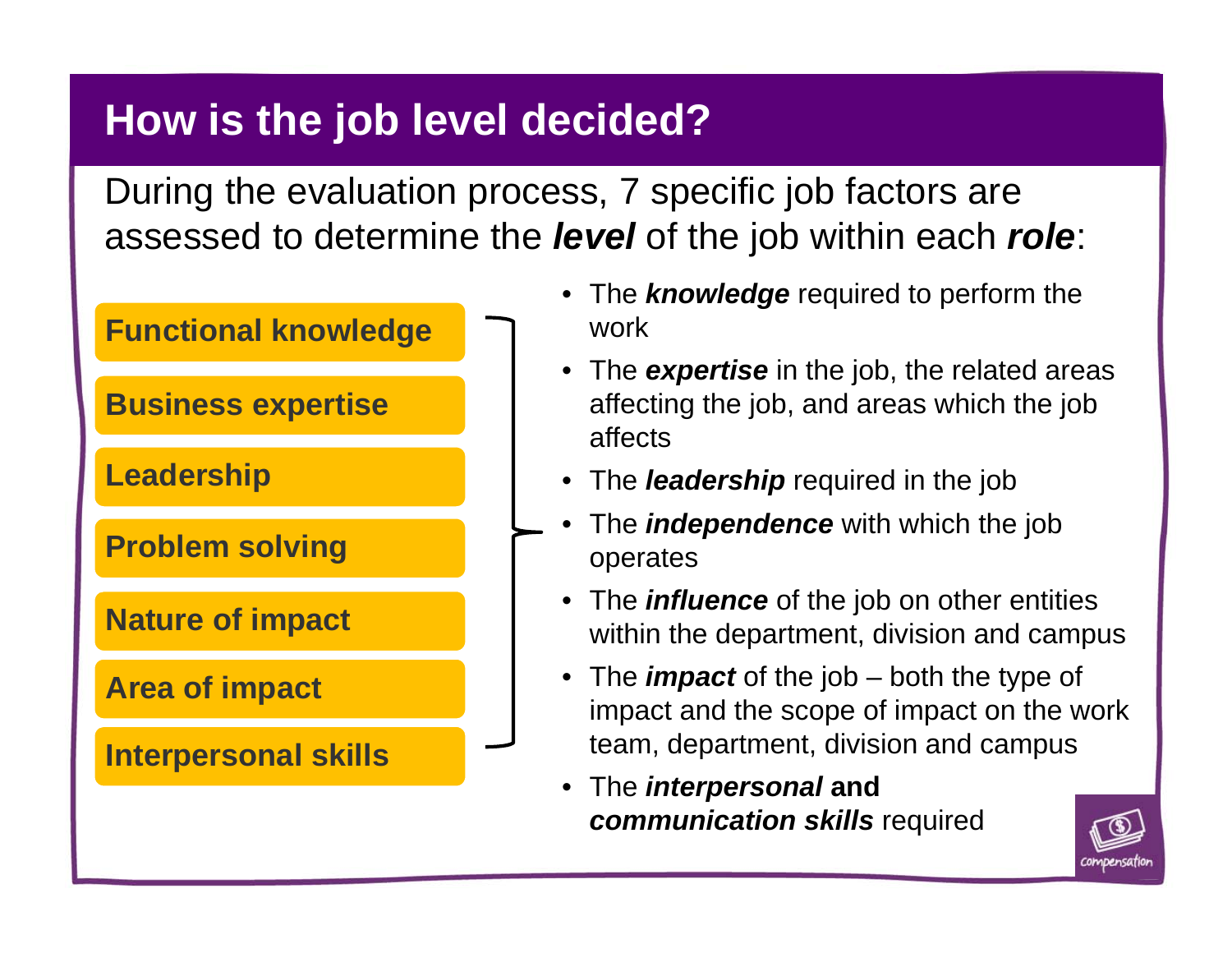### **What if I disagree with the evaluation?**

- • **If you believe a position has been placed incorrectly:**
	- Make sure position documentation is up-to-date and that HR has the most recent description
	- $\triangleright$  Schedule an appointment with HR to review the evaluation of the job(s) in question
- • **Follow the process for requesting a re-evaluation of the job**

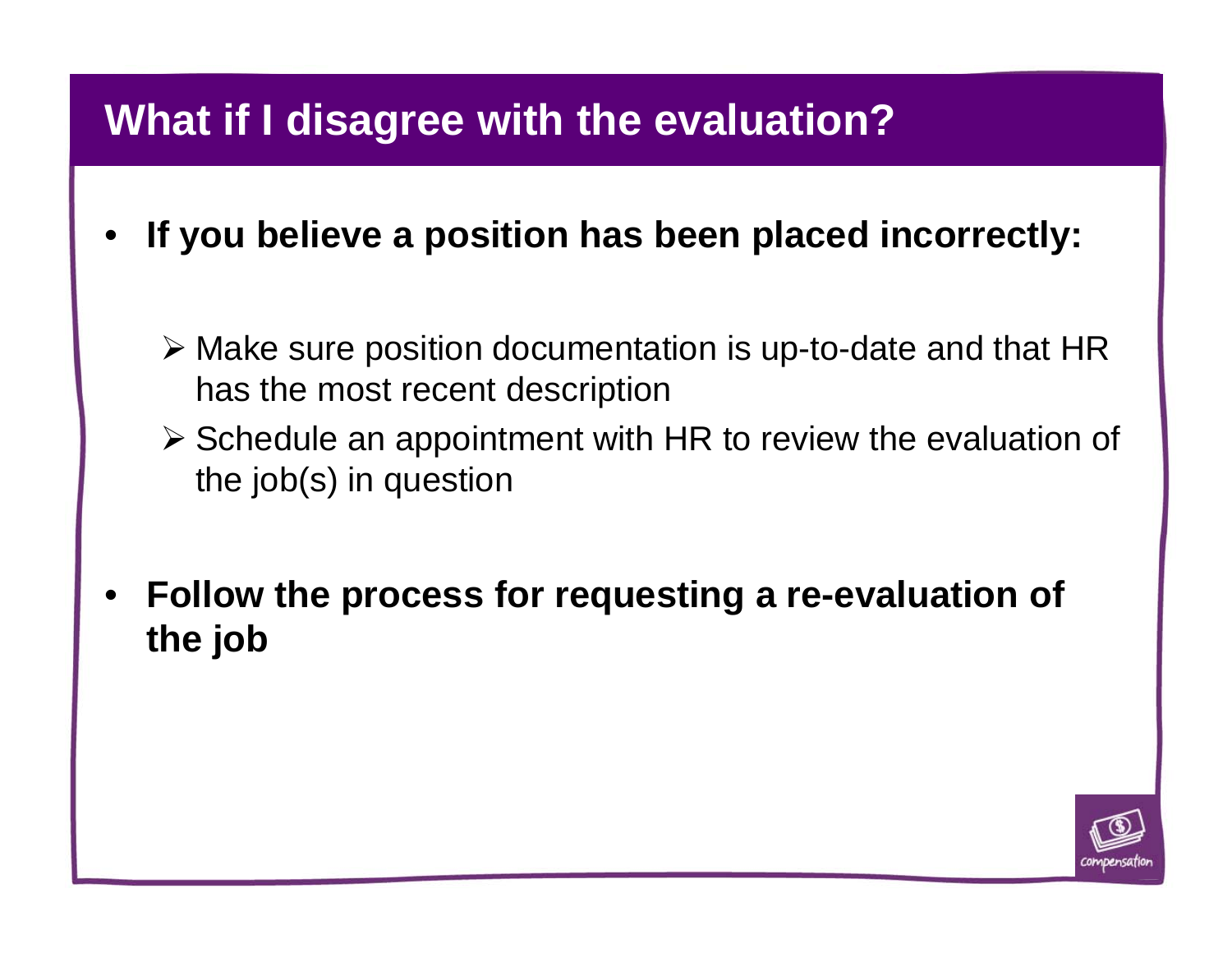# **What is the purpose of a salary structure?**

#### **There are several objectives for a salary structure:**

- $\triangleright$  External competitiveness by defining the market and aligning internal salaries to the market
- $\triangleright$  Internal equity by aligning positions of common value and ensuring consistency
- $\triangleright$  Create a hierarchy of jobs in the organization
- $\triangleright$  Serve as a basis for communicating to employees how salary is determined, a path for career development and a process for increases and promotions
- Allow managers to reward employee growth and development

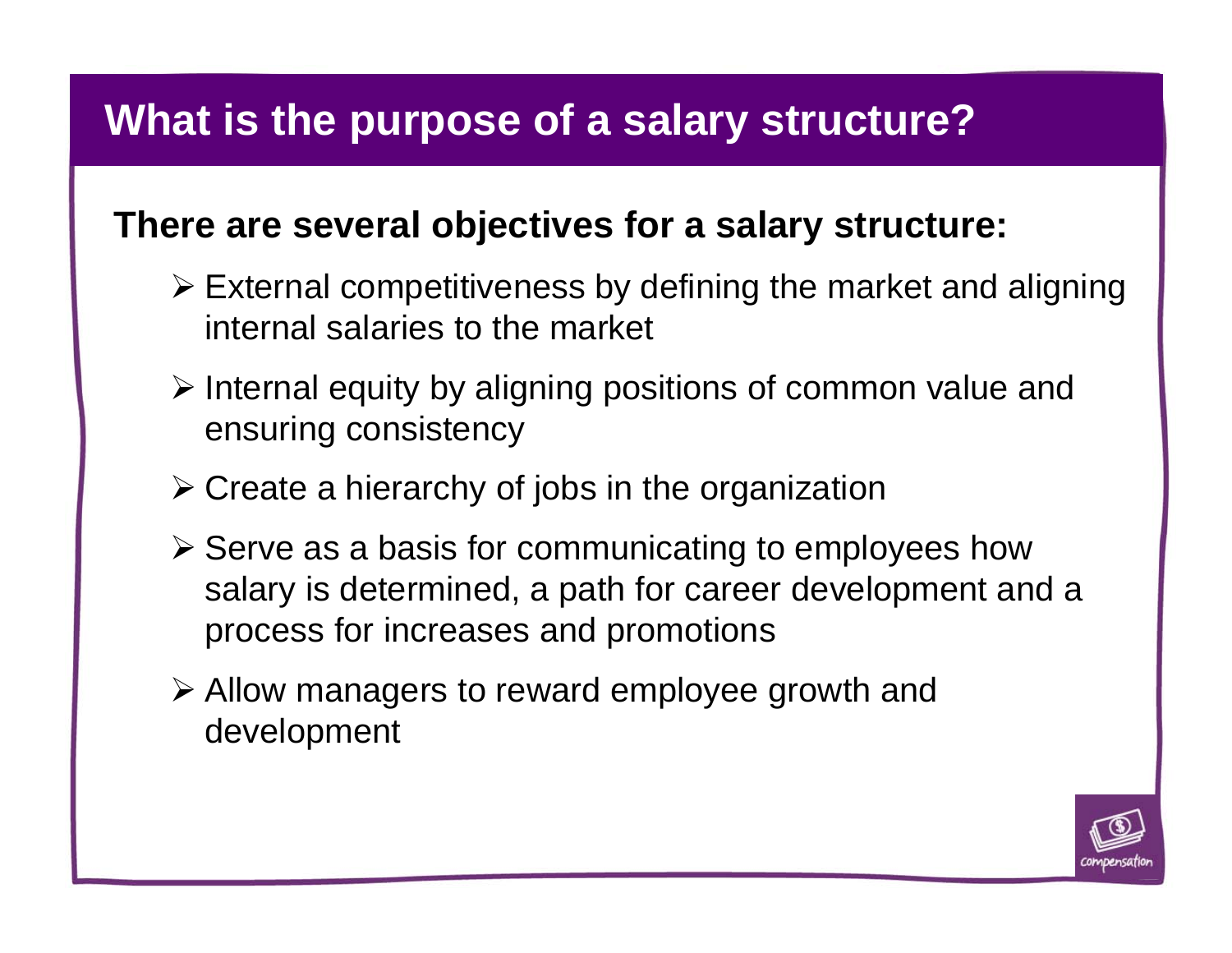# **GGS Salary Structure**

| Grade          | Min                   | Mid                   | <b>Max</b>                |
|----------------|-----------------------|-----------------------|---------------------------|
|                |                       |                       |                           |
| 16             | $\boldsymbol{\theta}$ | 176,000               | 243,600                   |
|                | 108,300               | $\boldsymbol{\theta}$ | $\boldsymbol{\mathsf{S}}$ |
| 15             | \$                    | \$                    | \$                        |
|                | 97,800                | 146,600               | 195,500                   |
| 14             | \$                    | \$                    | \$                        |
|                | 81,400                | 122,200               | 162,900                   |
| 13             | \$                    | \$                    | $\mathfrak{P}$            |
|                | 70,200                | 101,800               | 133,400                   |
| 12             | \$                    | \$                    | $\mathfrak{P}$            |
|                | 60,600                | 84,900                | 109,100                   |
| 11             | \$                    | \$                    | \$                        |
|                | 52,400                | 70,700                | 89,100                    |
| 10             | \$                    | \$                    | $\boldsymbol{\mathsf{S}}$ |
|                | 45,600                | 61,500                | 77,500                    |
| 9              | \$                    | \$                    | \$                        |
|                | 39,600                | 53,500                | 67,400                    |
| 8              | \$                    | \$                    | $\mathfrak{P}$            |
|                | 34,400                | 46,500                | 58,600                    |
| $\overline{7}$ | \$                    | \$                    | \$                        |
|                | 31,100                | 40,500                | 49,700                    |
| 6              | \$                    | \$                    | \$                        |
|                | 27,000                | 35,200                | 43,300                    |
| 5              | \$                    | \$                    | \$                        |
|                | 23,500                | 30,600                | 37,600                    |
| $\overline{4}$ | \$                    | \$                    | \$                        |
|                | 21,300                | 26,600                | 32,000                    |
| 3              | \$                    | \$                    | \$                        |
|                | 18,500                | 23,200                | 27,800                    |
| $\overline{2}$ | \$                    | $\boldsymbol{\theta}$ | \$                        |
|                | 16,800                | 20,700                | 24,400                    |
| 1              | $\mathfrak{P}$        | \$                    | $\mathfrak{P}$            |
|                | 15,700                | 18,500                | 21,200                    |

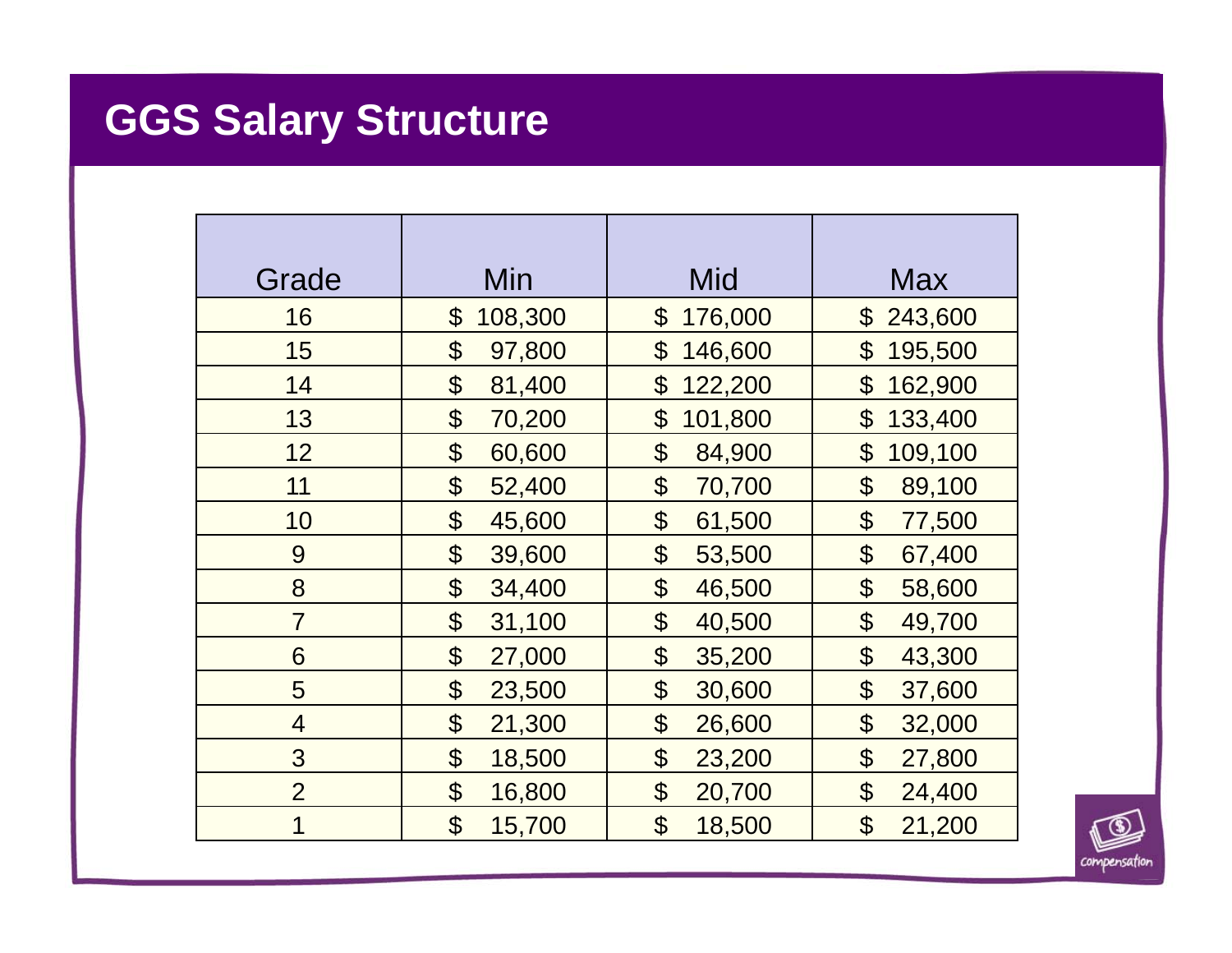#### **How do jobs fit in the structure?**

After establishing a career path and determining the role within that path, A *grade* will be assigned based on the job level within that role.

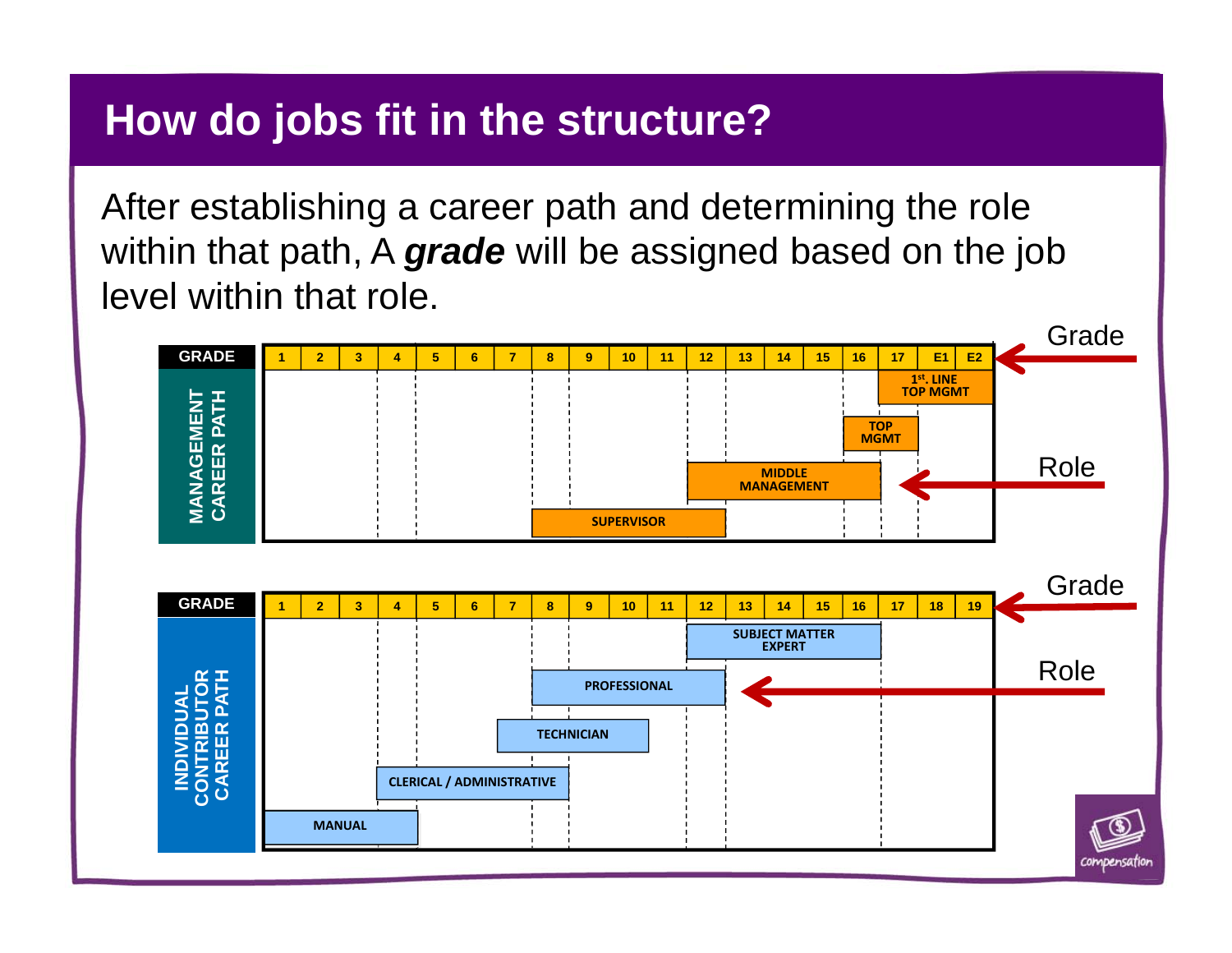#### **How does the salary range work?**

**Salary Range:** a market-based compensation range with a minimum, midpoint and maximum salary



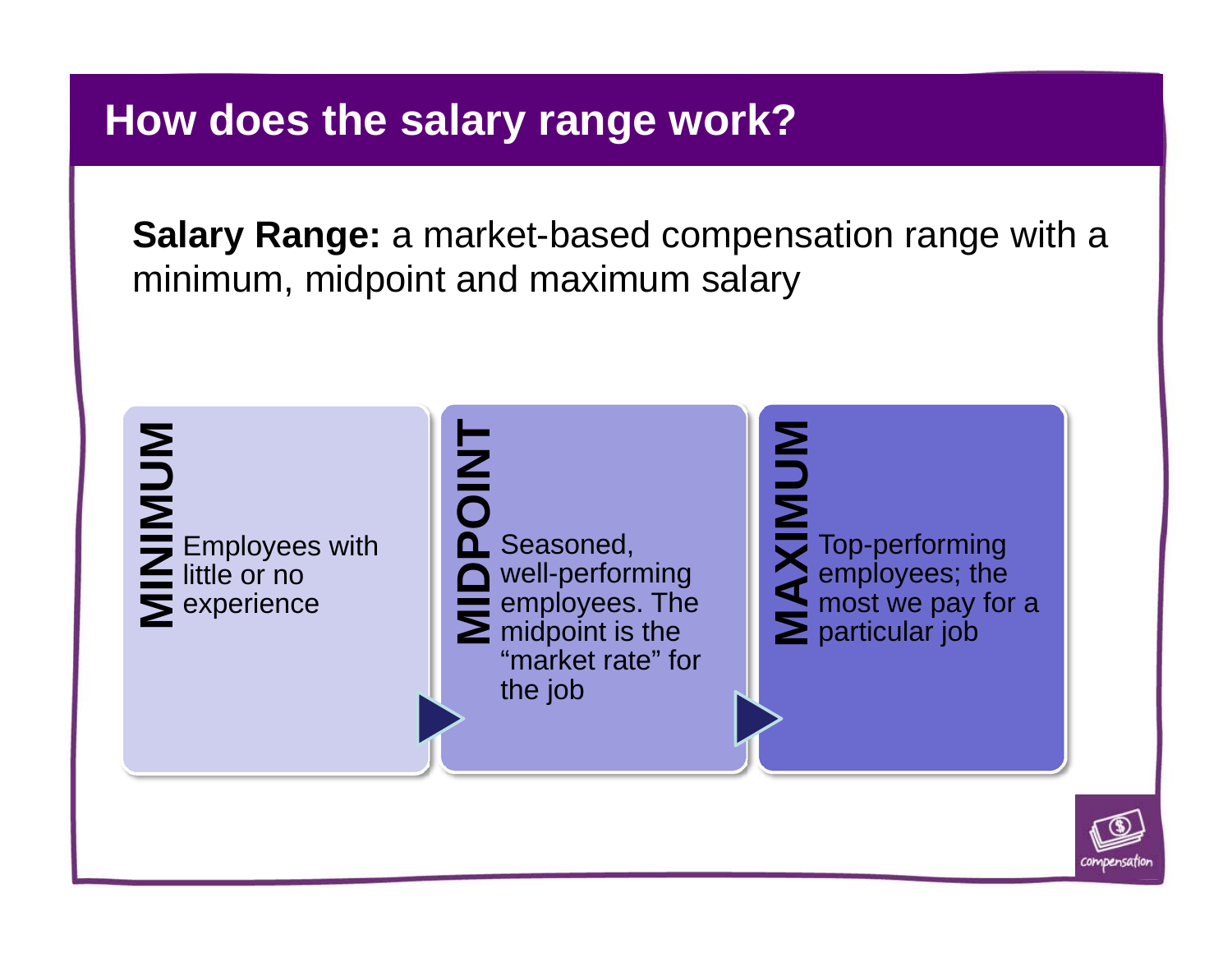# **2013 Salary Structure\***

| Grade          | Min                              | Mid                                 | <b>Max</b>                           | Range<br><b>Spread</b> |
|----------------|----------------------------------|-------------------------------------|--------------------------------------|------------------------|
| 16             | $\boldsymbol{\theta}$<br>108,300 | \$<br>176,000                       | \$<br>243,600                        | 125%                   |
| 15             | \$<br>97,800                     | \$<br>146,600                       | $\boldsymbol{\theta}$<br>195,500     | 100%                   |
| 14             | \$<br>81,400                     | $\mathfrak{P}$<br>122,200           | $\boldsymbol{\theta}$<br>162,900     | 100%                   |
| 13             | \$<br>70,200                     | $\mathfrak{P}$<br>101,800           | $\boldsymbol{\theta}$<br>133,400     | 90%                    |
| 12             | \$<br>60,600                     | $\boldsymbol{\theta}$<br>84,900     | $\boldsymbol{\mathsf{S}}$<br>109,100 | 80%                    |
| 11             | \$<br>52,400                     | $\boldsymbol{\theta}$<br>70,700     | \$<br>89,100                         | 70%                    |
| 10             | \$<br>45,600                     | \$<br>61,500                        | \$<br>77,500                         | 70%                    |
| 9              | \$<br>39,600                     | \$<br>53,500                        | \$<br>67,400                         | 70%                    |
| 8              | \$<br>34,400                     | \$<br>46,500                        | $\boldsymbol{\theta}$<br>58,600      | 70%                    |
| $\overline{7}$ | $\boldsymbol{\theta}$<br>31,100  | \$<br>40,500                        | \$<br>49,700                         | 60%                    |
| 6              | \$<br>27,000                     | \$<br>35,200                        | \$<br>43,300                         | 60%                    |
| 5              | $\boldsymbol{\theta}$<br>23,500  | $\boldsymbol{\mathsf{S}}$<br>30,600 | \$<br>37,600                         | 60%                    |
| $\overline{4}$ | $\boldsymbol{\theta}$<br>21,300  | $\boldsymbol{\theta}$<br>26,600     | \$<br>32,000                         | 50%                    |
| 3              | \$<br>18,500                     | $\boldsymbol{\theta}$<br>23,200     | $\boldsymbol{\theta}$<br>27,800      | 50%                    |
| $\overline{2}$ | \$<br>16,800                     | \$<br>20,700                        | $\boldsymbol{\theta}$<br>24,400      | 45%                    |
| 1              | $\boldsymbol{\theta}$<br>15,700  | $\boldsymbol{\theta}$<br>18,500     | $\boldsymbol{\theta}$<br>21,200      | 35%                    |

*\*Does not include Executive Broad Bands*

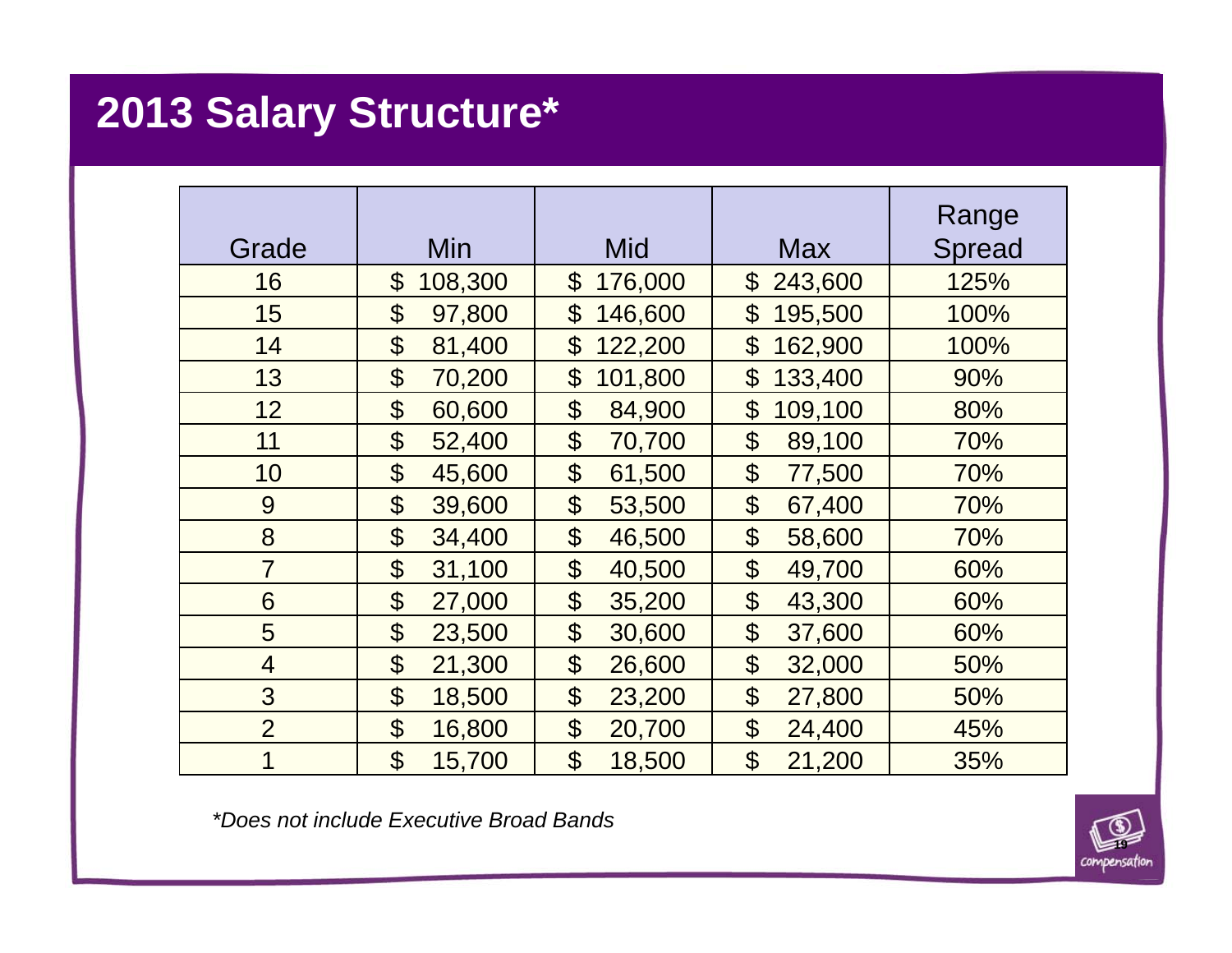# **How is the salary structure maintained?**

- • Salary structure is assessed about every two years
	- The structure is adjusted according to the program objectives and the university's ability to make the adjustment
- • Benchmark positions are used to test the structure
	- A benchmark position can be matched to a similar position in the external market
- • External market data is used for comparison
	- $\triangleright$  "The Market" is defined as the areas from which the university competes for employees
- • Range adjustment
	- $\triangleright$  Ranges may be adjusted if there is evidence that the university structure has fallen behind the external market
	- ≻ Range adjustment may or may not impact employee pay

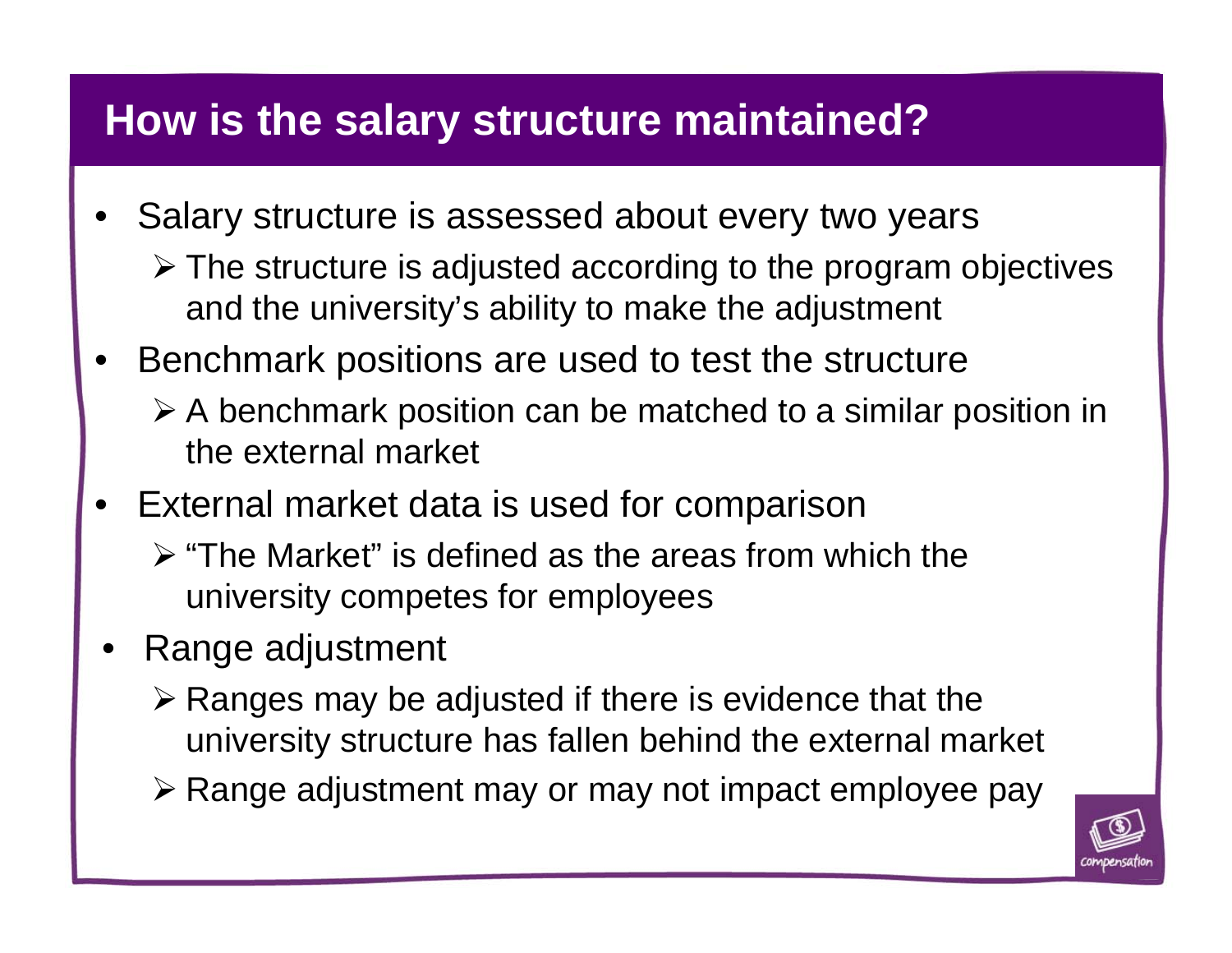# **What is my role as a leader and salary manager ?**

- •Communicate the salary program to employees
- • Monitor duties and responsibilities to identify significant changes
- $\bullet$ Maintain updated position documentation (job descriptions)
- $\bullet$  Forward information on significant changes and/or updated position documentation to HR
- $\bullet$  Establish, assess and communicate performance requirements
- $\bullet$  Encourage and provide opportunities for employees to develop their skills
- $\bullet$  Be familiar with HR compensation policies, CRR 320.010, and other compensation reference tools
- •Alert HR about unique compensation issues

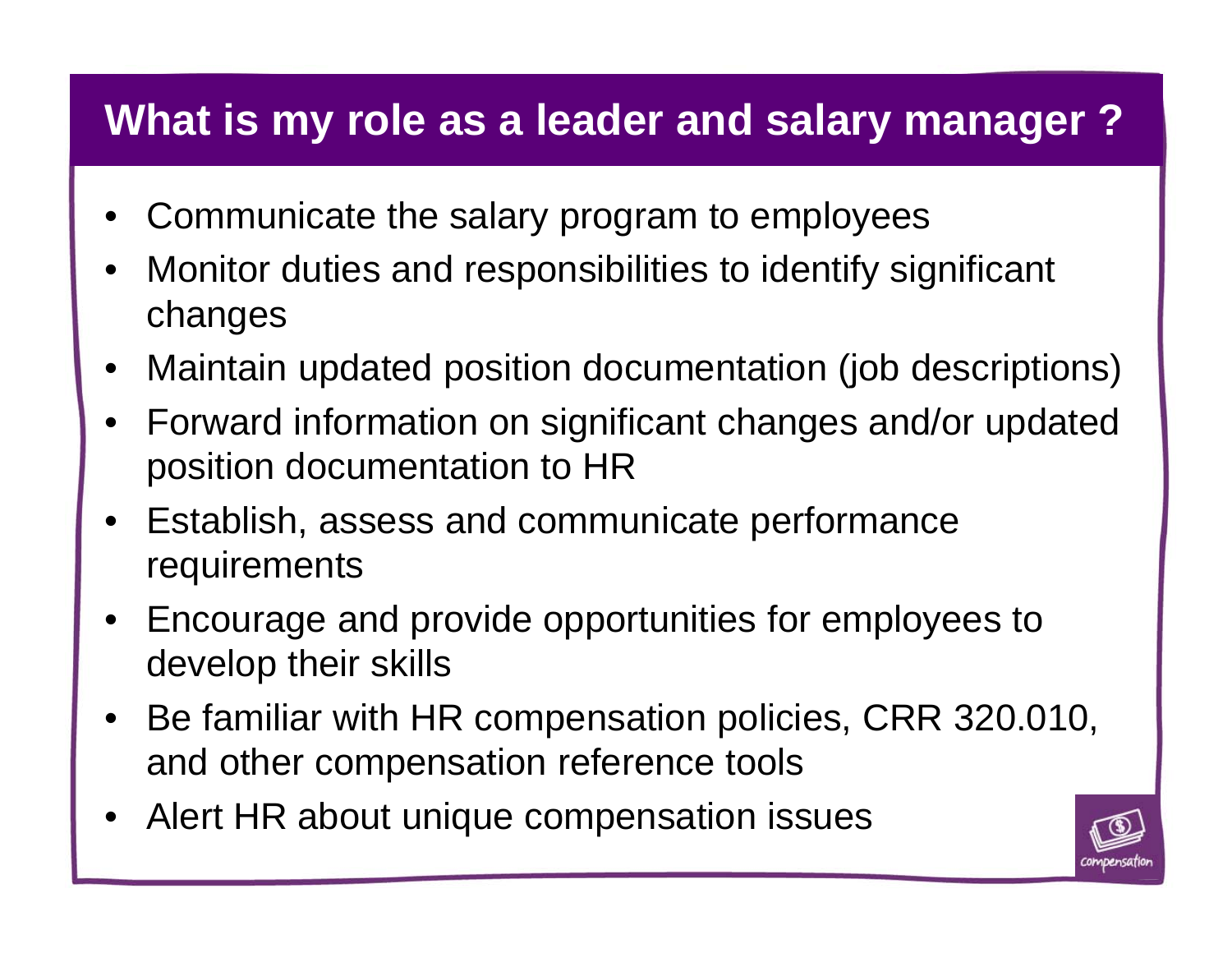#### **How can HR help?**

- •Develop and maintain up-to-date system and structures
- $\bullet$  Monitor the market to ensure the compensation program remains competitive
- • Audit a representative sample of position documentation each year to ensure descriptions remain up to date
- •Assist leaders in evaluating employee career growth
- • Assist leaders in understanding and communicating the university's compensation program
- • Provide information, training and related tools to help leaders make salary decisions
- •Partner with leaders to overcome compensation obstacles

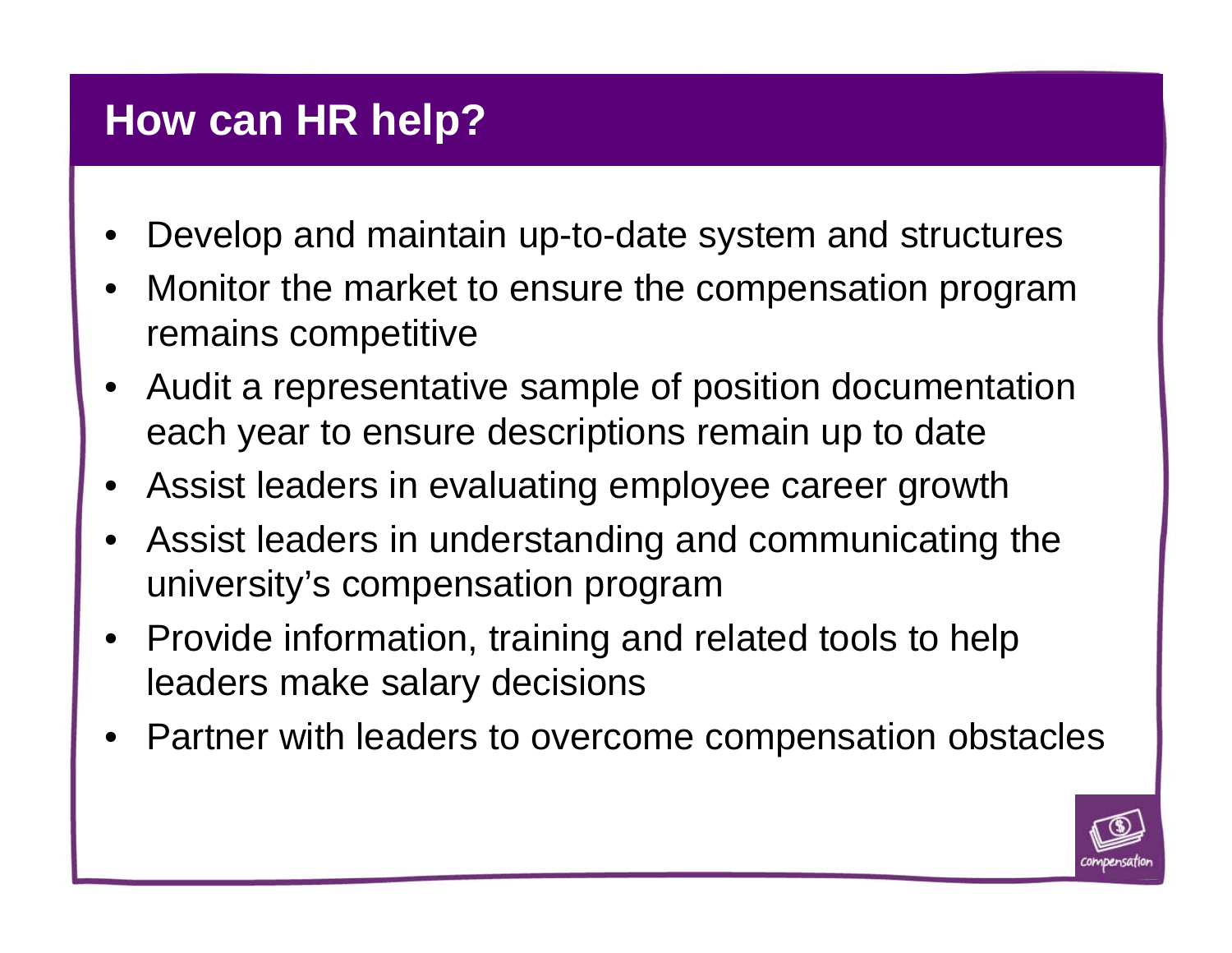# **Salary Administrative Guidelines**

#### • **New Hire rates**

 $\triangleright$  All employees should be paid within their applicable salary grade

#### $\bullet$ **Movement within the range**

- $\triangleright$  Progression over time is expected
	- ٠ When employees develop position-related skills
	- $\blacksquare$ When employees become fully functional in their position

#### •**Re-evaluation**

 $\triangleright$  Requests may be made when position has significant changes

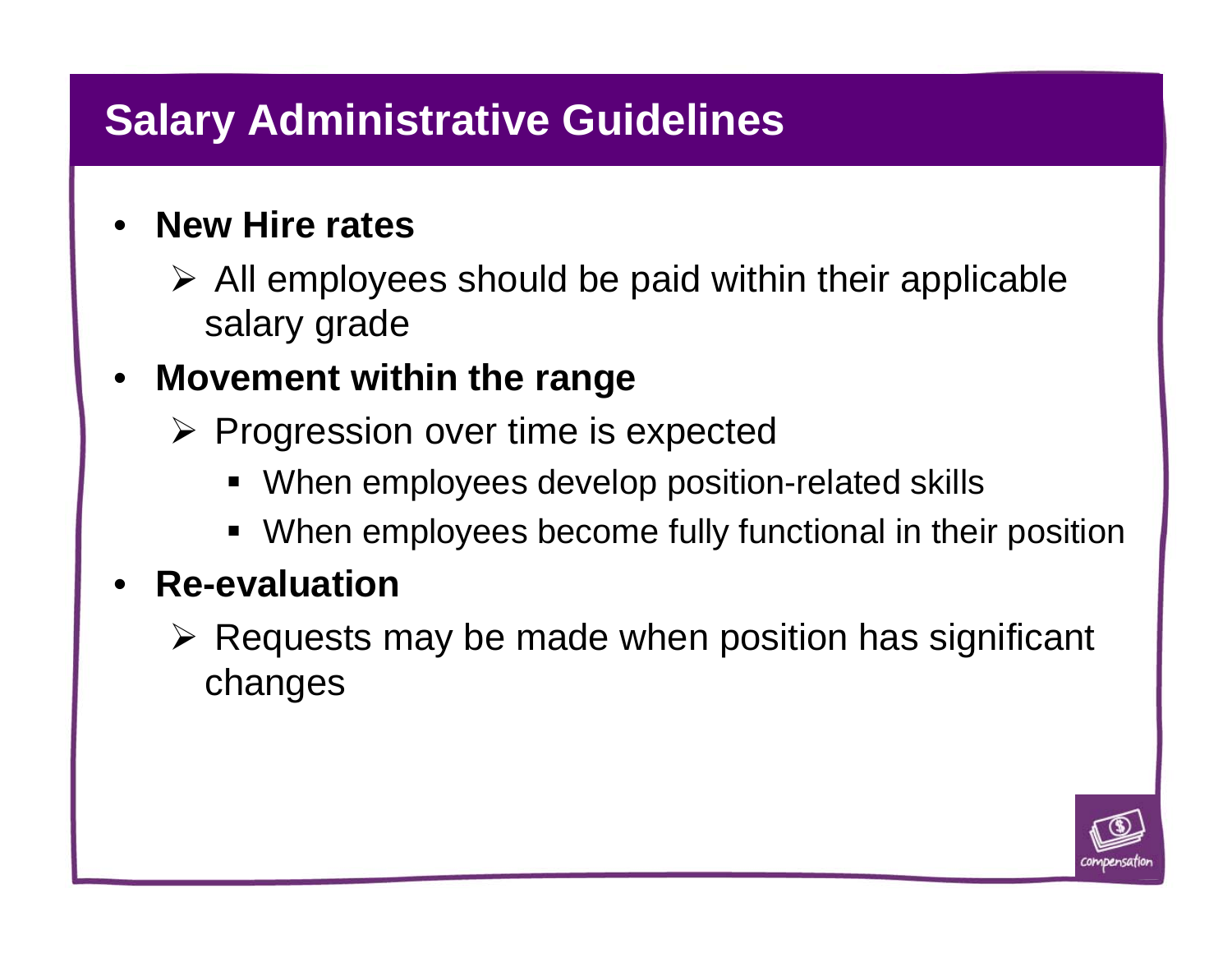# **Salary adjustments**

- • **Merit increase –** Annual consideration for increase based on employee's performance, evaluation and department budget
	- Lump Sum award may be considered for employees whose salary is at or over maximum of salary range, no base pay increase

#### •**Market adjustments**

- When comparative market changes
- When position becomes a 'hot job'

#### •**Equity adjustments**

 Aligns incumbent's salary with like positions on campus or within units

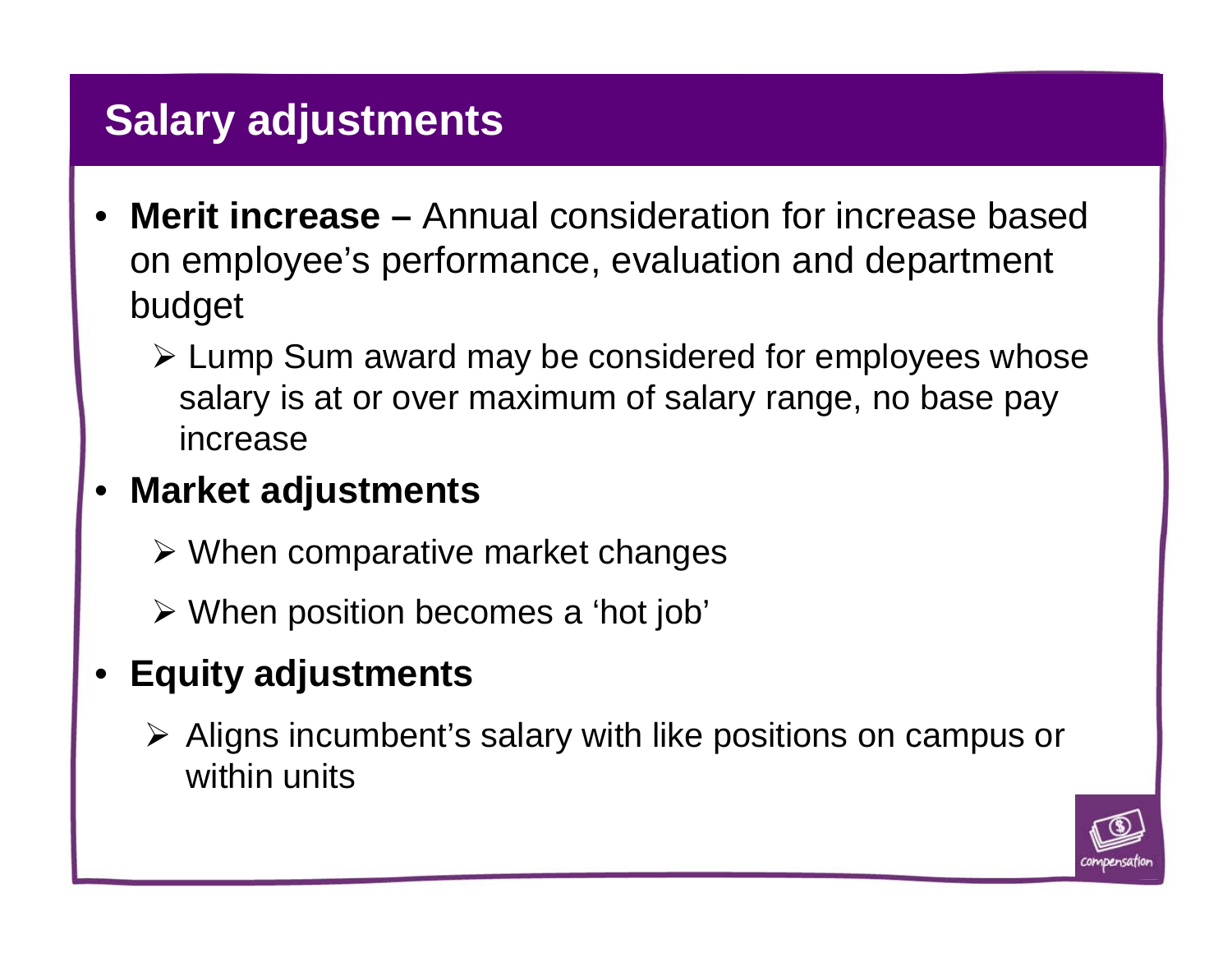# **Salary adjustments**

- **Promotion** When an employee moves to a new position in a higher grade
	- Salary increases are based on qualifications, market and internal equity considerations
	- $\triangleright$  Salary increases should not exceed maximum of the range and are typically between the minimum and midpoint
- **Lateral transfer**  When an employee moves to a similar but different position with comparable responsibility in the same grade
	- $\triangleright$  Same grade, similar content/tasks = no increase in base pay
	- $\triangleright$  Same grade, significant change in content /tasks = possible base pay increase
	- Lateral transfers may be useful for skill and career development

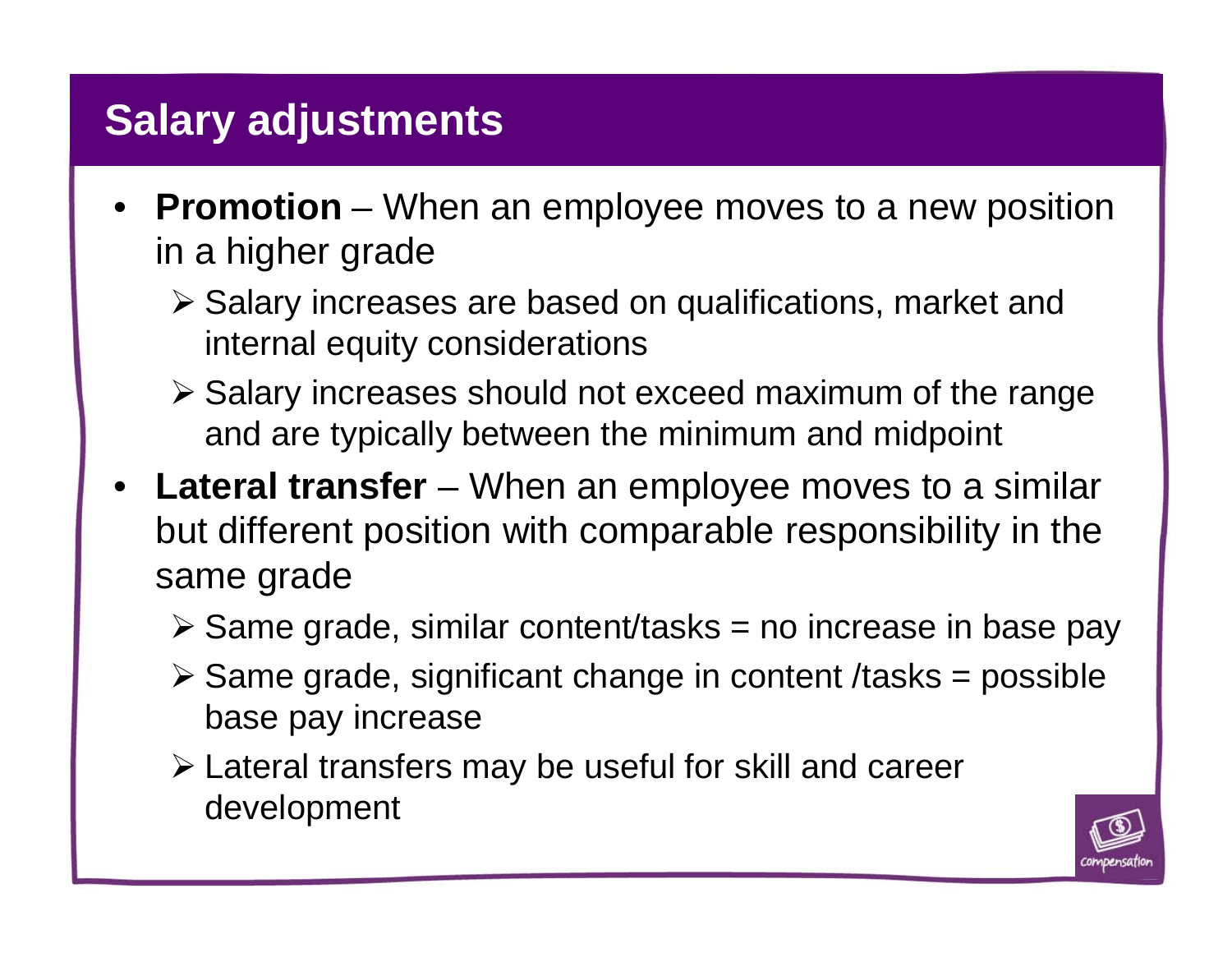### **Salary adjustments**

- • **Demotion** – When an employee moves into a position in a lower grade by employee's choice, performance-based or due to organizational change
	- $\triangleright$  When salary range in new position is lower, the employee moves to the lower range but no lower than the minimum of that range
	- $\triangleright$  When the employee's salary exceeds the maximum of the new position's range, then their salary is frozen or reduced until it moves back into the new position's range
	- $\triangleright$  Review the Administrative Considerations and Guidelines prior to demoting an employee, available through System **Compensation**

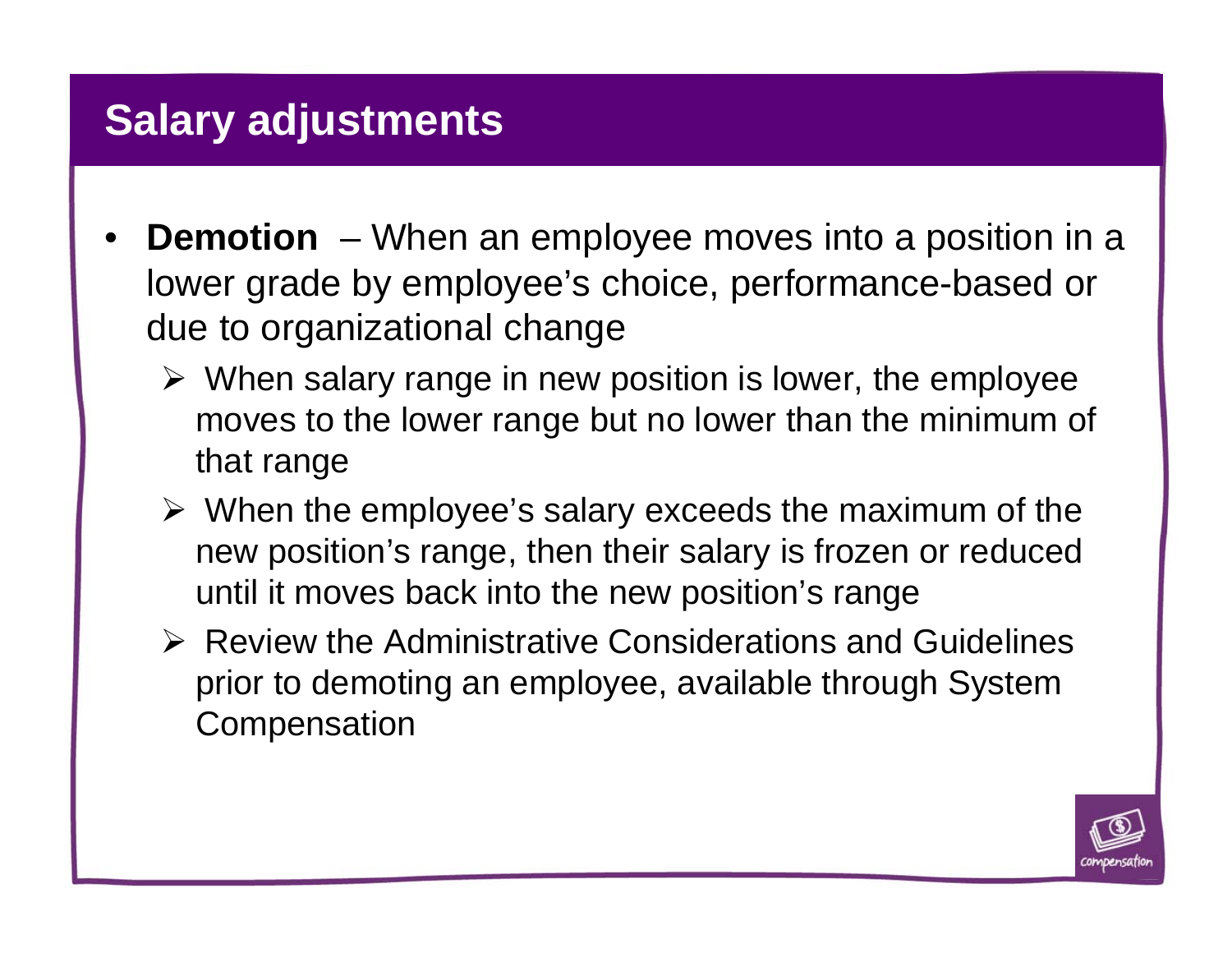# **Special Pay Adjustments**

#### •**Extra compensation**

 $\triangleright$  May be granted in accordance with HR 214

- Overload of assignments in addition to regular workload
- Does not count toward retirement program
- • *Prior to making adjustments, consult with System Compensation*

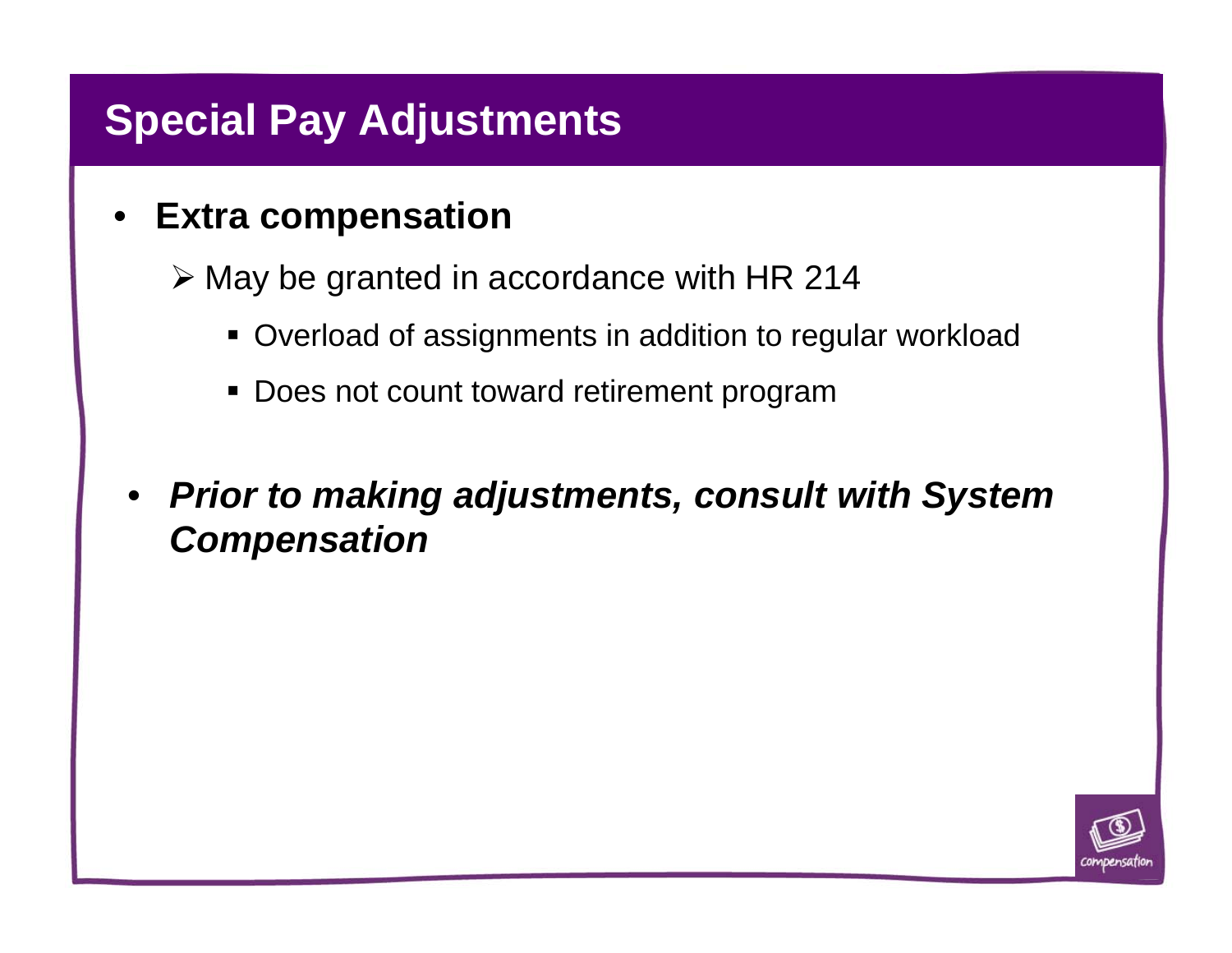# **Special Pay Adjustments**

**Temporary pay increase** – When a critical position needs to be filled immediately but on a temporary basis

- $\triangleright$  Employees may be:
	- Temporarily assigned to a vacant position (interim)
	- Assigned some or all of the responsibilities of another position for an extended period of time
	- Assigned duties clearly outside the scope of an employee's regular position responsibilities
- $\triangleright$  Responsibility should be:
	- Clearly differentiated from the duties normally performed by the employee
	- Not expected to be permanently assigned to the position
	- Performed for more than thirty (30) days, but not more than nine (9) months

*Prior to making adjustments, consult with System Compensation*

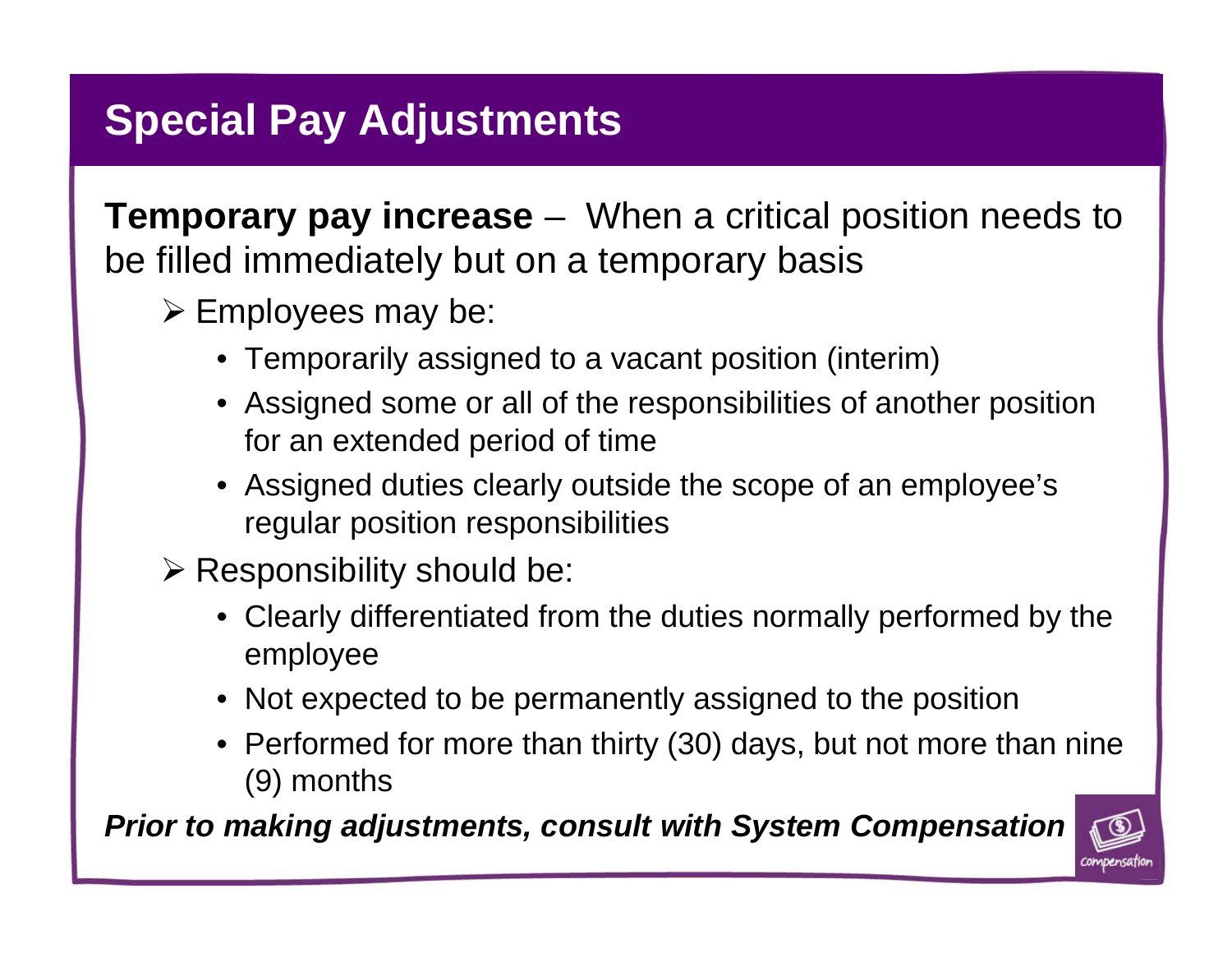# **Human Resource Contacts**



**Erik Smetana**Senior Compensation Analyst 573-882-9921



**Jane Allen**Senior HR Specialist 816-235-6670



**Human Resources**573-882-7976



**Human Resources**573-341-4241



**Tara VanDeVoorde**Senior HR Specialist 314-516-5258



**M** Health Care

University of Missouri Health System

**Bertt Matthews**Director of Compensation 573-884-4220